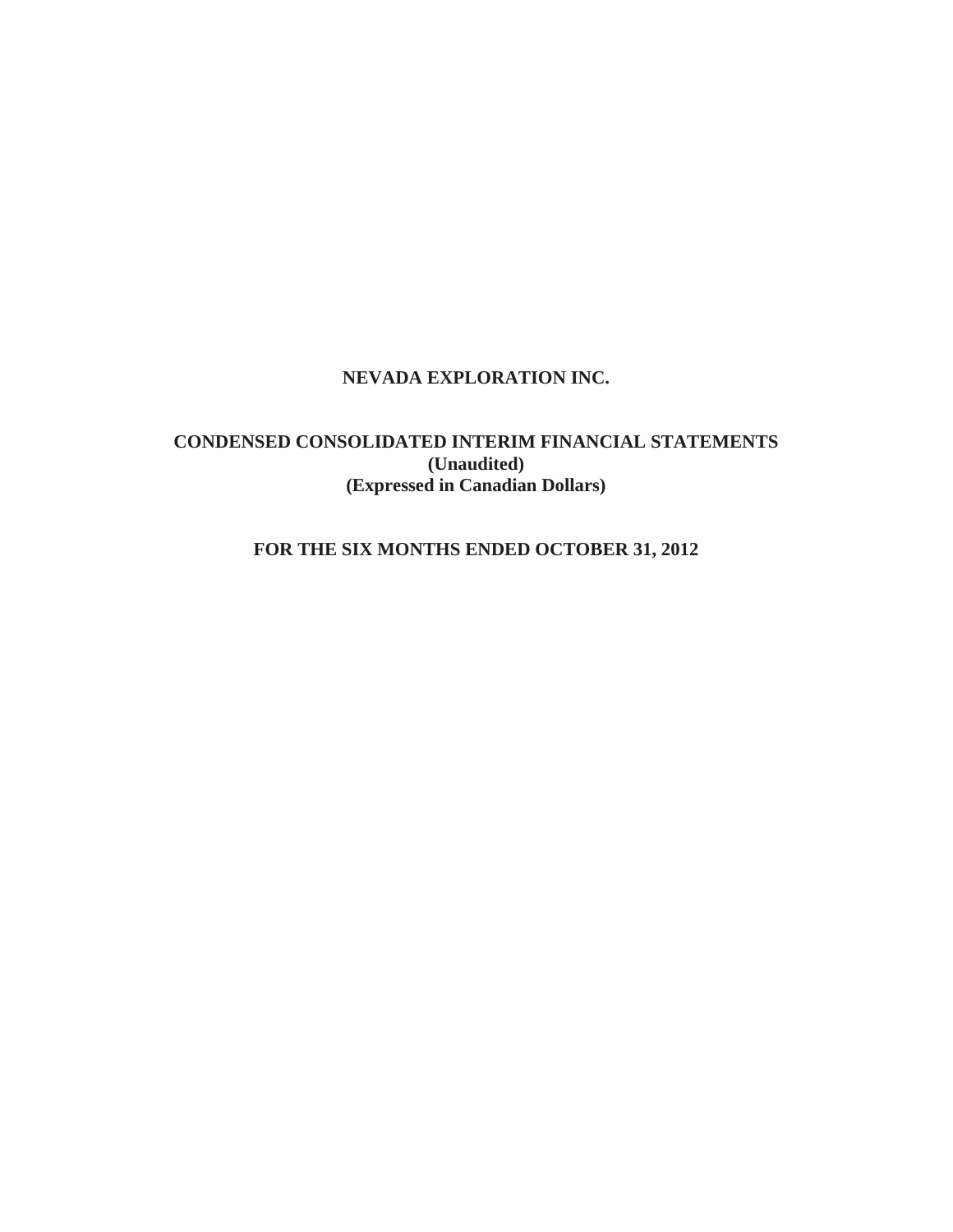# **UNAUDITED CONDENSED CONSOLIDATED INTERIM FINANCIAL STATEMENTS**

In accordance with National Instrument 51-102 released by the Canadian Securities Administrators, the Company discloses that its auditors have not reviewed the unaudited condensed consolidated interim financial statements for the period ended October 31, 2012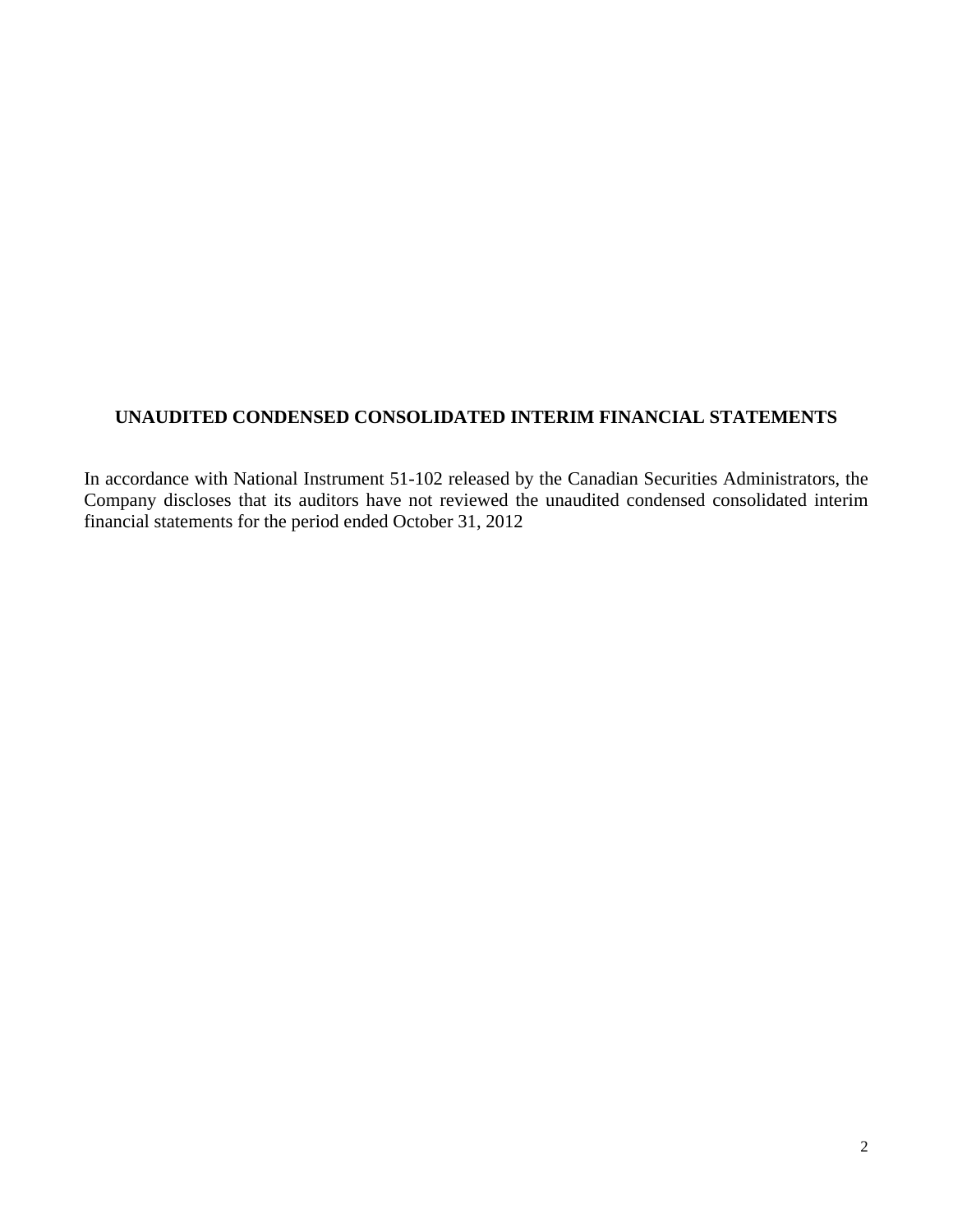## **NEVADA EXPLORATION INC.**  CONDENSED CONSOLIDATED INTERIM STATEMENTS OF FINANCIAL POSITION (Unaudited) (Expressed in Canadian Dollars) AS AT

|                                                                                        | October 31,<br>2012 | April 30,<br>2012        |
|----------------------------------------------------------------------------------------|---------------------|--------------------------|
| <b>ASSETS</b>                                                                          |                     | (Audited)                |
| <b>Current assets</b>                                                                  |                     |                          |
| Cash                                                                                   | \$<br>132,001       | 777,826<br><sup>\$</sup> |
| Accounts receivable (Note 3)                                                           | 32,610              | 15,190                   |
| Prepaid expenses (Note 4)                                                              | 15,462              | 16,279                   |
| Loans receivable (Note 16)                                                             | 9,384               | 9,052                    |
| <b>Total current assets</b>                                                            | 189,457             | 818,347                  |
| <b>Non-current assets</b>                                                              |                     |                          |
| Equipment (Note 6)                                                                     | 136,549             | 162,440                  |
| Exploration and evaluation assets (Note 7)                                             | 6,367,182           | 6,002,903                |
| Deposits and bonds (Note 8)                                                            | 94.017              | 93,101                   |
| <b>Total non-current assets</b>                                                        | 6,597,748           | 6,258,444                |
| <b>Total assets</b>                                                                    | \$<br>6,787,205     | \$<br>7,076,791          |
| <b>LIABILITIES AND EQUITY</b>                                                          |                     |                          |
| <b>Current liabilities</b>                                                             |                     |                          |
| Accounts payable and accrued liabilities (Note 9)                                      | 150,890<br>\$       | 233,663<br>\$            |
| Current portion of finance lease obligations (Note 10)                                 | 3,318               | 7,184                    |
| <b>Total current liabilities</b>                                                       | 154,208             | 240,847                  |
| <b>Equity</b>                                                                          |                     |                          |
| Capital stock (Note 11)                                                                | 15,154,372          | 15,072,716               |
| Reserves (Note 12)                                                                     | 1,137,033           | 1,323,621                |
| Deficit                                                                                | (9,658,408)         | (9,560,393)              |
| <b>Total equity</b>                                                                    | 6,632,997           | 6,835,944                |
| <b>Total liabilities and equity</b><br>Nature of operations and going concern (Note 1) | \$<br>6,787,205     | 7,076,791<br>\$          |

**Subsequent events** (Note 19)

## **Approved and authorized on behalf of the Board on December 14, 2012:**

| "Wade Hodges" | <b>Director</b> | "Cyrus Driver" | Director |
|---------------|-----------------|----------------|----------|
| Wade Hodges   |                 | Cyrus Driver   |          |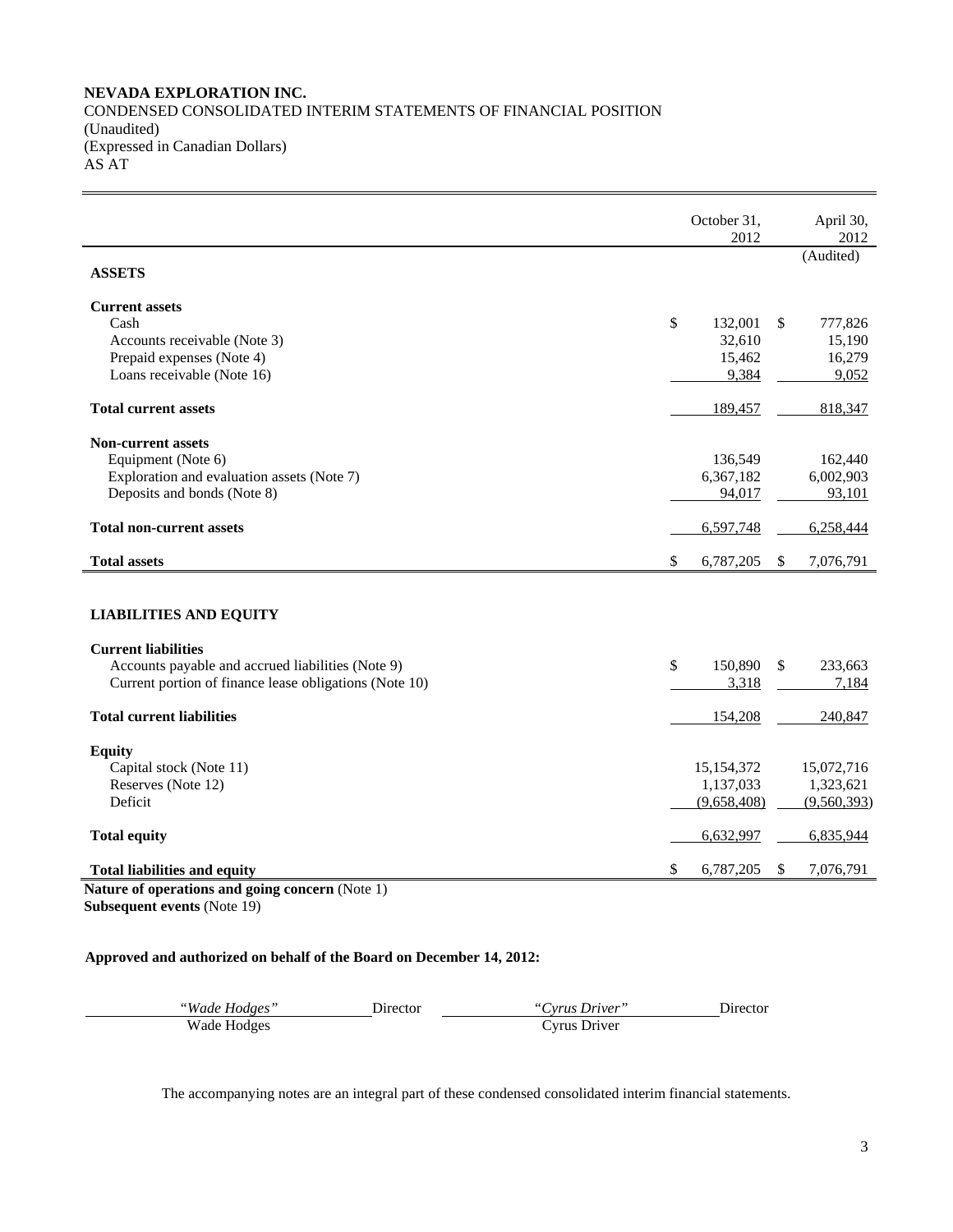## **NEVADA EXPLORATION INC.**  CONDENSED CONSOLIDATED INTERIM STATEMENTS OF COMPREHENSIVE LOSS (Unaudited) (Expressed in Canadian Dollars)

|                                                                                                                                                                      | Three months<br>ended<br>October 31,<br>2012    |               | Three months<br>ended<br>October 31,<br>2011     | Six months<br>ended<br>October 31,<br>2012      | Six months<br>ended<br>October 31,<br>2011        |
|----------------------------------------------------------------------------------------------------------------------------------------------------------------------|-------------------------------------------------|---------------|--------------------------------------------------|-------------------------------------------------|---------------------------------------------------|
| <b>INCOME</b><br>Project management and consulting<br>Option payments<br>Interest                                                                                    | \$<br>61,165<br>72,516<br>113                   | $\mathsf{\$}$ | 81,818<br>109                                    | \$<br>123,607<br>72,516<br>230                  | \$<br>301,642<br>214                              |
| <b>Total income</b>                                                                                                                                                  | 133,794                                         |               | 81,927                                           | 196,353                                         | 301,856                                           |
| <b>EXPENSES</b><br>Amortization<br>General exploration costs<br>Interest and bank charges<br>Office expenses and other                                               | 16,062<br>17,056<br>377<br>24,988               |               | 17,138<br>1,104<br>22,612                        | 33,442<br>28,226<br>841<br>43,732               | 34,181<br>1,892<br>40,224                         |
| Professional fees, consulting and investor relations<br>(Note 5)<br>Project management and consulting<br>Rent<br>Salaries (Note 17)<br>Share-based payment (Note 12) | 39,293<br>24,486<br>16,693<br>102,022<br>53,057 |               | 87,752<br>49,230<br>22,727<br>116,571<br>183,261 | 80,465<br>49,186<br>40,639<br>209,015<br>55,691 | 135,381<br>90,344<br>49,252<br>224,869<br>185,082 |
| Travel<br><b>Total operating expenses</b>                                                                                                                            | 2,985<br>(297, 019)                             |               | 8,179<br>(508, 574)                              | 4,070<br>(545, 307)                             | 11,954<br>(773, 179)                              |
| <b>Loss from operations</b>                                                                                                                                          | (163, 225)                                      |               | (426, 647)                                       | (348, 954)                                      | (471, 323)                                        |
| <b>OTHER ITEMS</b><br>Gain on sale of equipment                                                                                                                      | 13,051                                          |               | 3,162                                            | 13,051                                          | 3,162                                             |
| Loss for the period                                                                                                                                                  | (150, 174)                                      |               | (423, 485)                                       | (335,903)                                       | (468, 161)                                        |
| OTHER COMPREHENSIVE INCOME (LOSS)<br>Currency translation adjustment                                                                                                 | (31,281)                                        |               | 247,425                                          | 52,234                                          | 302,191                                           |
| Comprehensive (loss) for the period                                                                                                                                  | \$<br>(181, 455)                                | \$            | (176,060)                                        | \$<br>(283, 669)                                | \$<br>(165,970)                                   |
| Basic and diluted loss per common share                                                                                                                              | \$<br>(0.00)                                    | $\mathbb{S}$  | (0.00)                                           | \$<br>(0.00)                                    | \$<br>(0.00)                                      |
| Weighted average number of common<br>shares outstanding                                                                                                              | 118,045,851                                     |               | 100,633,938                                      | 118,008,242                                     | 100,633,938                                       |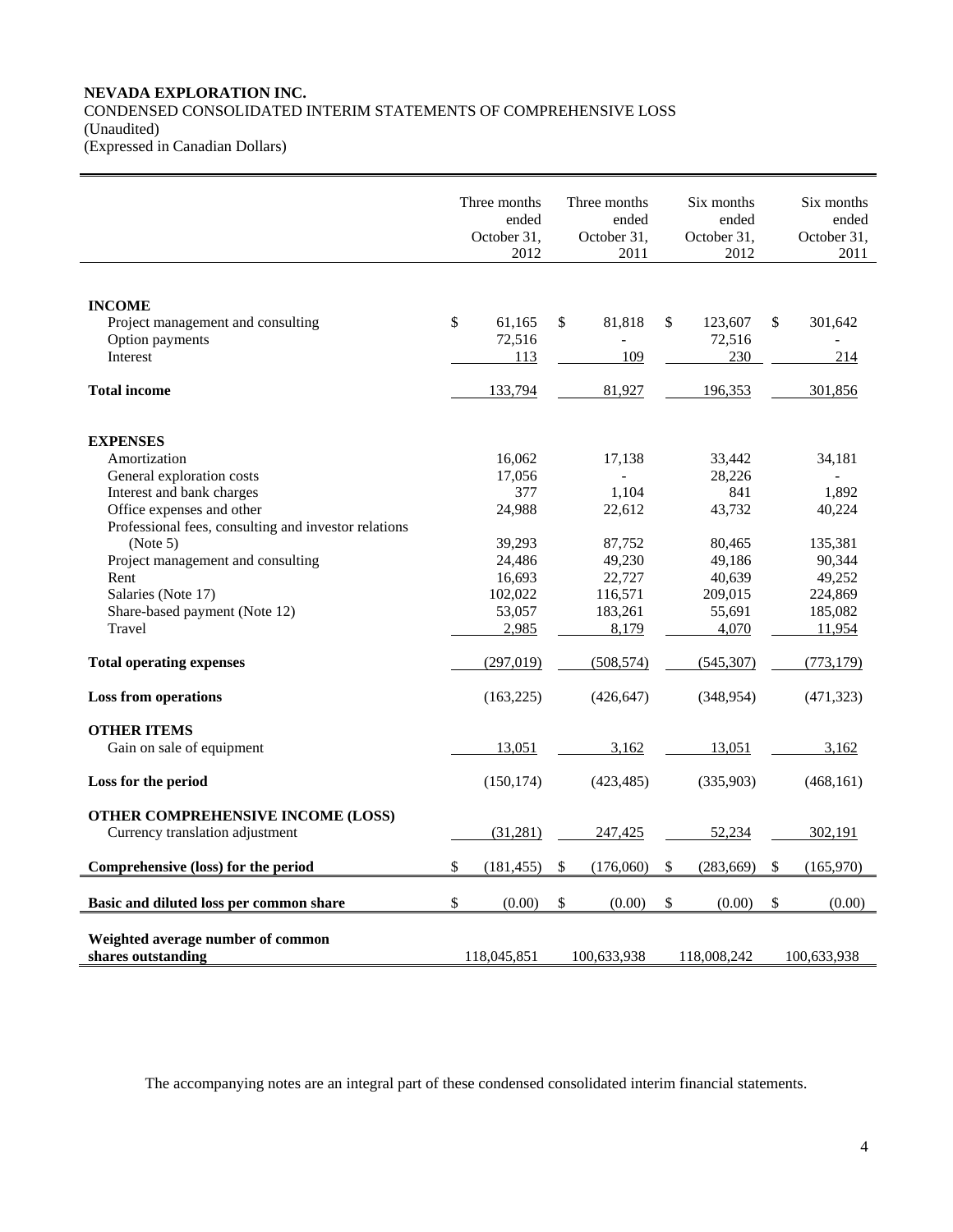# **NEVADA EXPLORATION INC.**  CONDENSED CONSOLIDATED INTERIM STATEMENTS OF CHANGES IN EQUITY (Unaudited) (Expressed in Canadian Dollars)

|                                                                                                                                                                                                                                                                          | Capital Stock                    |     |                                                                              |    |                                                               |    | Reserves                                         |               |                         |    |                                                                                      |               |                                                                 |              |                                                                        |
|--------------------------------------------------------------------------------------------------------------------------------------------------------------------------------------------------------------------------------------------------------------------------|----------------------------------|-----|------------------------------------------------------------------------------|----|---------------------------------------------------------------|----|--------------------------------------------------|---------------|-------------------------|----|--------------------------------------------------------------------------------------|---------------|-----------------------------------------------------------------|--------------|------------------------------------------------------------------------|
|                                                                                                                                                                                                                                                                          | <b>Shares</b>                    |     | Amount                                                                       |    | Options                                                       |    | Warrants                                         |               | Currency<br>Translation |    | Total<br>Reserves                                                                    |               | Deficit                                                         |              | Total<br>Equity                                                        |
| Balance, May 1, 2011<br>Private placements<br>Share issuance costs – cash<br>Share issuance costs - warrants<br>Share issuance costs - agent warrants<br>Share-based payment<br>Options expired<br>Warrants expired<br>Other comprehensive income<br>Loss for the period | 100,532,851<br>7,000,000         | \$  | 13,165,319<br>560,000<br>(28, 570)<br>(51,907)<br>(4,718)<br>532,684         | \$ | 1,838,008<br>185,082<br>(273,999)<br>٠                        | -S | 599,596<br>51,907<br>4,718<br>(532, 684)         | <sup>\$</sup> | (439.962)<br>302,191    | -S | 1,997,642<br>51,907<br>4,718<br>185,082<br>(273,999)<br>(532, 684)<br>302,191        | \$.           | (9,419,477)<br>273,999<br>(468, 161)                            | -S           | 5,743,484<br>560,000<br>(28, 570)<br>185,082<br>302,191<br>(468, 161)  |
| Balance, October 31, 2011                                                                                                                                                                                                                                                | 107,532,851                      | \$  | 14,172,808                                                                   | S. | 1,749,091                                                     | -S | 123,537                                          | \$            | (137,771)               | -S | 1,734,857                                                                            | <sup>\$</sup> | (9,613,639)                                                     | -S           | 6,294,026                                                              |
| Balance, May 1, 2012<br>Shares for debt<br>Shares for property (Note 7)<br>Share issuance $costs - cash$<br>Share-based payment<br>Options expired<br>Warrants expired<br>Other comprehensive income<br>Loss for the period                                              | 117,815,851<br>200,000<br>50,049 | \$. | 15,072,716<br>20,000<br>5,455<br>(424)<br>56,625<br>$\overline{\phantom{a}}$ | \$ | 1,320,749<br>55.691<br>(237, 888)<br>$\overline{\phantom{a}}$ | -S | 199.166<br>(56, 625)<br>$\overline{\phantom{a}}$ | <sup>\$</sup> | (196.294)<br>52,234     |    | 1,323,621<br>55,691<br>(237, 888)<br>(56, 625)<br>52,234<br>$\overline{\phantom{a}}$ |               | (9,560,393)<br>237,888<br>$\overline{\phantom{a}}$<br>(335,903) | $\mathbb{S}$ | 6,835,944<br>20,000<br>5,455<br>(424)<br>55,691<br>52,234<br>(335,903) |
| Balance, October 31, 2012                                                                                                                                                                                                                                                | 118,065,900                      | \$  | 15,154,372                                                                   |    | 1,138,552                                                     | -S | 142,541                                          | \$            | (144,060)               | -S | 1,137,033                                                                            |               | (9,658,408)                                                     | - \$         | 6,632,997                                                              |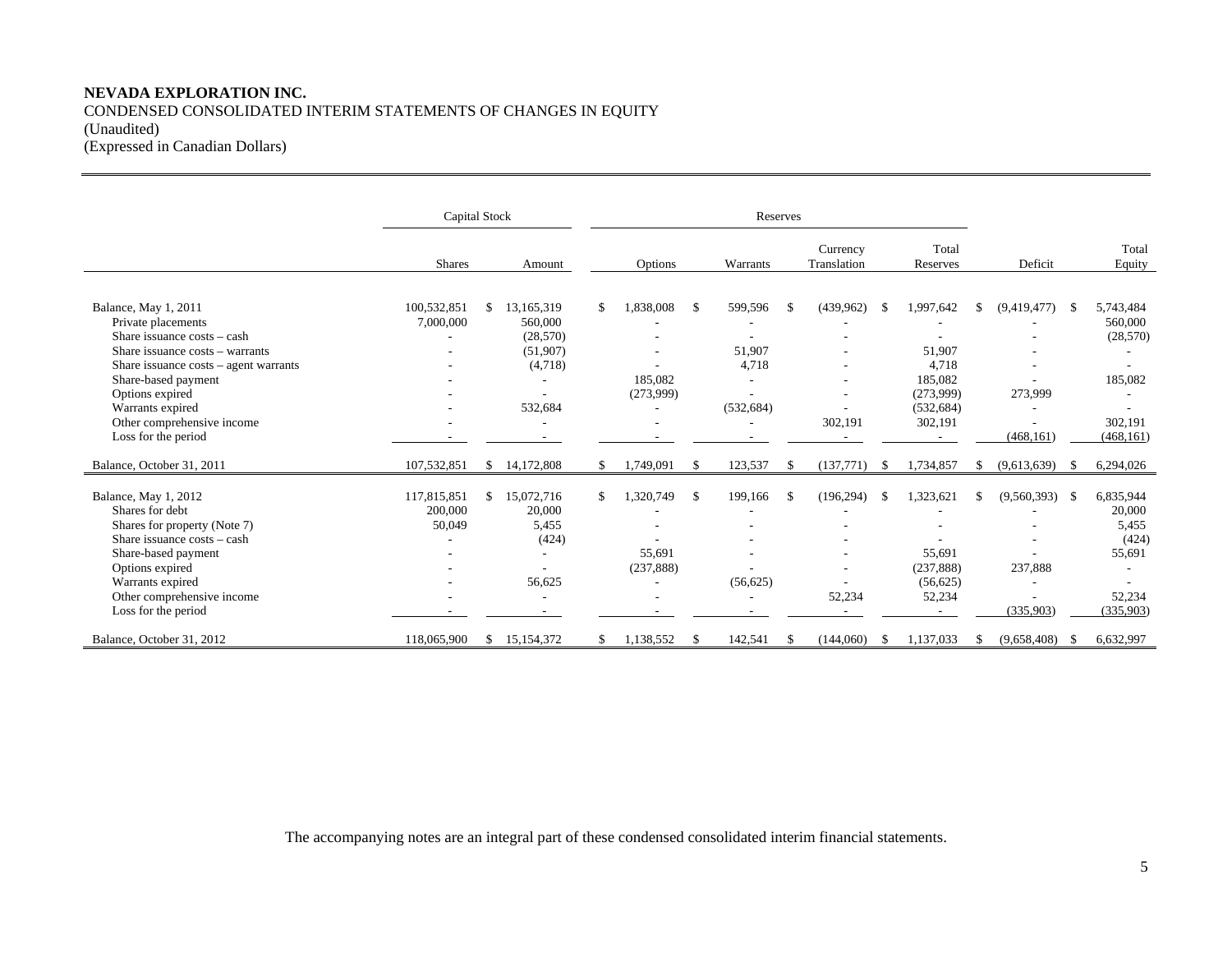## **NEVADA EXPLORATION INC.**  CONDENSED CONSOLIDATED INTERIM STATEMENTS OF CASH FLOWS (Unaudited) (Expressed in Canadian Dollars)

|                                                                      | Six months<br>ended  | Six months<br>ended |
|----------------------------------------------------------------------|----------------------|---------------------|
|                                                                      | October 31,<br>2012  | October 31,<br>2011 |
| <b>CASH FLOWS FROM OPERATING ACTIVITIES</b>                          |                      |                     |
| Loss for the period                                                  | \$<br>$(335,903)$ \$ | (468, 161)          |
| Items not affecting cash:                                            |                      |                     |
| Amortization                                                         | 33,442               | 34,181              |
| Accrued interest                                                     | (230)                | (214)               |
| Gain on sale of equipment                                            | (13,051)             | (3,162)             |
| Loan receivable paid through salary                                  |                      | 10,325              |
| Share-based payment                                                  | 55,691               | 185,082             |
| Changes in non-cash working capital items:                           |                      |                     |
| Accounts receivable                                                  | (17, 420)            | (63, 879)           |
| Prepaid expenses                                                     | 817                  |                     |
| Accounts payable and accrued liabilities                             | (47, 496)            | 91,633              |
| Net cash used in operating activities                                | (324, 150)           | (214.195)           |
| <b>CASH FLOWS FROM INVESTING ACTIVITIES</b>                          |                      |                     |
| Acquisition of equipment                                             | (9, 464)             |                     |
| Deposits and bonds                                                   |                      | (12, 357)           |
| Proceeds from sale of equipment                                      | 16,819               | 6,005               |
| Proceeds from exploration and evaluation option                      | 24,975               | 83,129              |
| Exploration and evaluation expenditures                              | (328, 881)           | (351,033)           |
| Net cash used in investing activities                                | (296, 551)           | (274, 256)          |
| <b>CASH FLOWS FROM FINANCING ACTIVITIES</b>                          |                      |                     |
| Issuance of capital stock and warrants (net of share issuance costs) | (424)                | 531,430             |
| Repayment of finance lease obligations                               | (3,866)              | (12,994)            |
| Net cash provided by (used in) financing activities                  | (4,290)              | 518,436             |
| <b>Effect of foreign exchange</b>                                    | (20, 834)            | 8,626               |
| Change in cash for the period                                        | (645, 825)           | 38,611              |
| Cash, beginning of period                                            | 777,826              | 151,145             |
| Cash, end of period                                                  | \$<br>132,001        | \$<br>189,756       |

**Supplemental disclosure with respect to cash flows** (Note 13)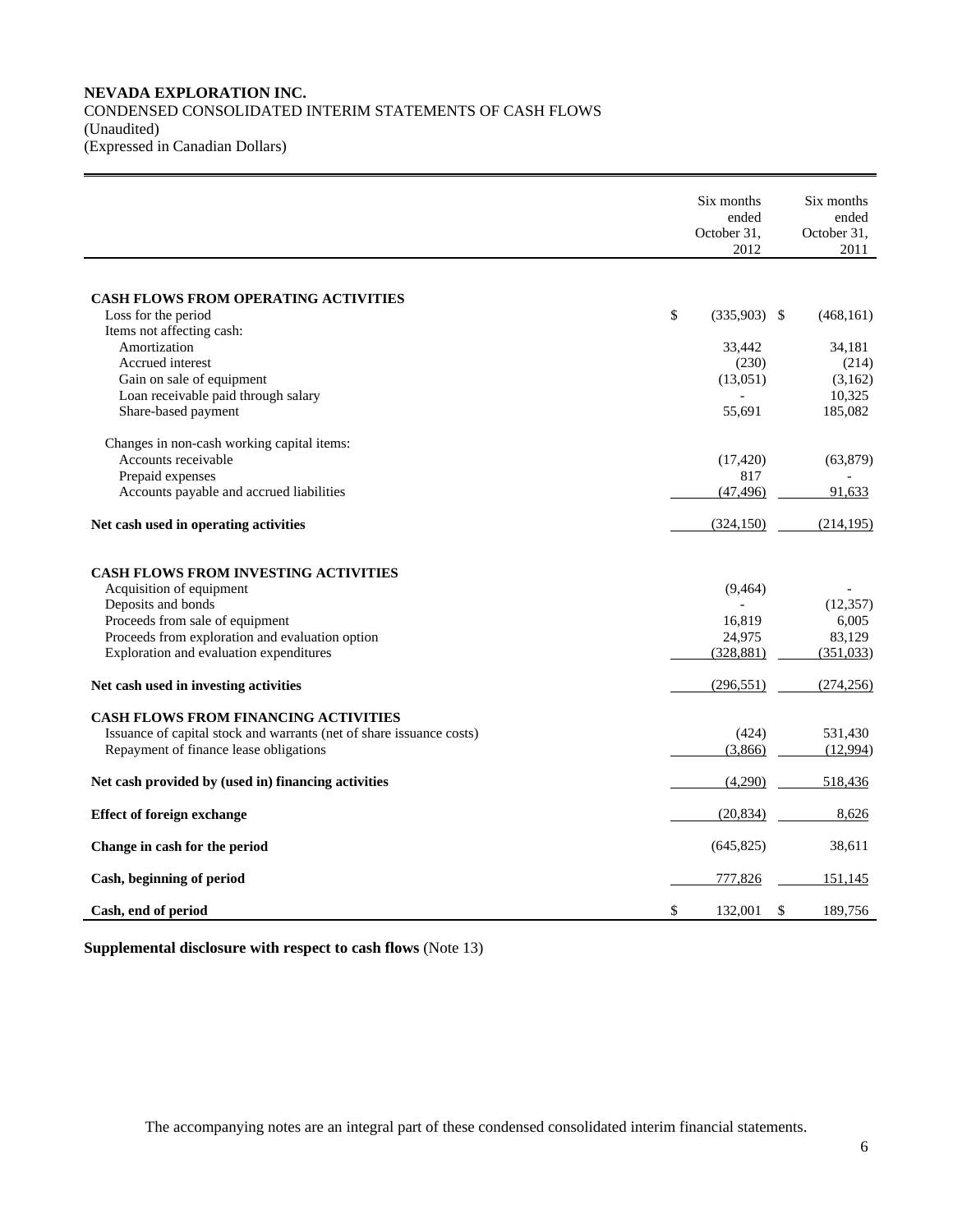# **1. NATURE OF OPERATIONS AND GOING CONCERN**

The Company was incorporated on April 6, 2006 under the Canada Business Corporations Act and is in the business of acquiring and exploring mineral properties. On July 14, 2010, the Company amalgamated with its subsidiary 2107189 Ontario Inc. The Company has not yet determined whether its properties contain reserves that are economically recoverable. The amounts shown for mineral properties and related deferred exploration costs represent costs incurred to date and do not reflect present or future values. The recoverability of these capitalized costs is dependent upon the existence of economically recoverable reserves, the ability of the Company to obtain necessary financing to complete the development of those reserves, and future profitable production.

The Company is listed on the TSX Venture Exchange ("TSX-V") under the trading symbol "NGE" and the Company's head office is located at Suite 1500 - 885 West Georgia Street, Vancouver, BC V6C 3E8. The Company's registered and records office is located at 25th Floor, 700 W. Georgia St., Vancouver, BC V7Y 1B3.

## **Basis of consolidation**

 These condensed consolidated financial statements include the accounts of the Company and its wholly-owned subsidiary Pediment Gold LLC. The financial statements of the Company's subsidiary have been consolidated from the date that control commenced. All inter-company balances and transactions, and income and expenses have been eliminated upon consolidation.

The financial statements include the financial statements of Nevada Exploration Inc. and its subsidiary listed in the following table:

| Name of Subsidiary | Country of<br>Incorporation | Functional<br>Currencv | Ownership<br>Interest | Principal Activity  |
|--------------------|-----------------------------|------------------------|-----------------------|---------------------|
| Pediment Gold LLC  | JSA                         | US dollar              | 100%                  | Exploration company |

 These condensed consolidated interim financial statements are authorized for issue on behalf of the Board of Directors on December 14, 2012.

#### Going concern

These condensed consolidated interim financial statements have been prepared in accordance with International Financial Reporting Standards ("IFRS") on a going concern basis that presumes the realization of assets and discharge of liabilities in the normal course of business. There are material uncertainties related to adverse conditions and events that cast significant doubt on the Company's ability to continue as a going concern.

During the period ended October 31, 2012, the Company incurred a comprehensive loss of \$283,669 and as at that date, the Company had accumulated deficit of \$9,658,408, a working capital surplus of \$35,249 and negative cash flows from operations of \$324,150. These factors create material uncertainties that may cast substantial doubt upon the Company's ability to continue as a going concern.

As is common with junior mining companies, the Company continues to seek capital through various means including the issuance of equity and/or debt to finance its on-going and planned exploration activities and to cover administrative costs.

In order to continue as a going concern and to meet its corporate objectives, the Company will require additional financing through debt or equity issuances or other available means. Although the Company has been successful in the past in obtaining financing, there is no assurance that it will be able to obtain adequate financing in the future or that such financing will be on terms advantageous to the Company.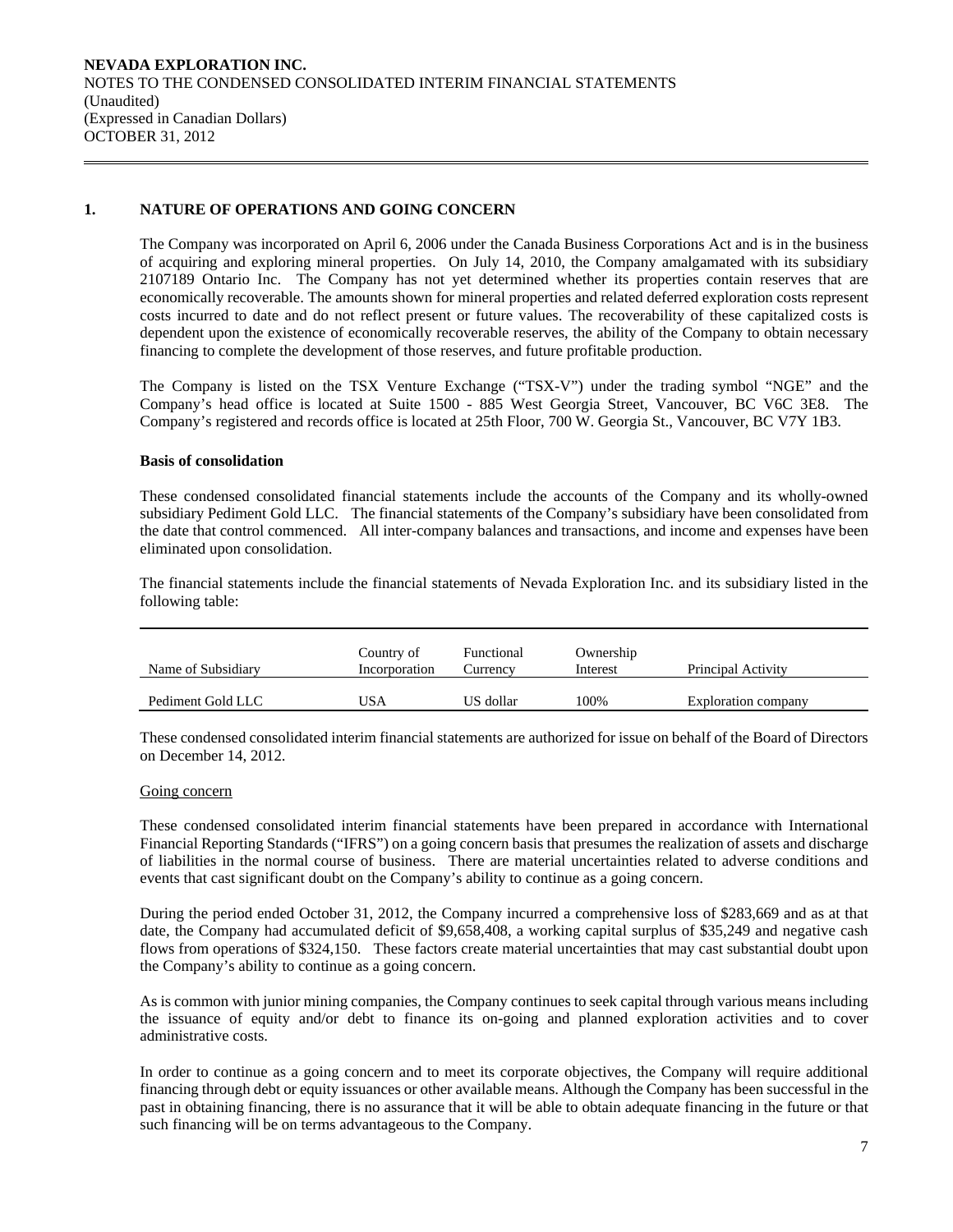# **1. NATURE OF OPERATIONS AND GOING CONCERN** (Cont'd….)

Going concern (Cont'd....)

 Recovery of the carrying value of the mining claims and related deferred exploration expenditures are dependent upon the discovery of economically recoverable resources, the ability of the Company to develop necessary financing to continue exploration and development, the ability of the Company to secure and maintain title and beneficial interest in the properties, entering into agreements with others to explore and develop the properties and upon future profitable production or proceeds from disposition of such properties.

 These condensed consolidated interim financial statements do not include any adjustments to the amounts and classification of assets and liabilities that might be necessary should the Company be unable to continue operations. Such adjustments would be material.

# **2. SIGNIFICANT ACCOUNTING POLICIES**

## **(a) Statement of Compliance**

 These condensed consolidated interim financial statements have been prepared in accordance with IAS 34, *Interim Financial Reporting* ("IAS 34"), as issued by the International Accounting Standards Board ("IASB") and interpretations issued by the IFRS Interpretations Committee (IFRICs). Accordingly, they do not include all of the information required for full annual financial statements by International Financial Reporting Standards ("IFRS") for complete financial statements for year end reporting purposes. Results for the period ended October 31, 2012, are not necessarily indicative of future results.

 The accounting policies applied by the Company in these condensed consolidated interim financial statements other than as noted in Note 2 (b) are the same as those applied by the Company in its most recent annual consolidated financial statements as at and for the year ended April 30, 2012 as filed on SEDAR at www.sedar.com.

#### **(b) New Accounting Standards and Amendments to Existing Standards**

#### New and amended standards adopted by the Company

 Effective May 1, 2012, the Company adopted amendments to IFRS 7, *Financial Instruments: Disclosures* that were issued by the IASB. The application of these amendments has not had any material impact on current and prior year disclosures but may affect disclosures for future transactions or arrangements.

New or revised standards and amendments to existing standards not yet effective

 The Company has not applied the following new or revised standards and amendments that have been issued but are not yet effective at October 31, 2012:

- (i) Effective for annual periods beginning on or after July 1, 2012
	- Amendments to IAS 1, *Presentation of Financial Statements*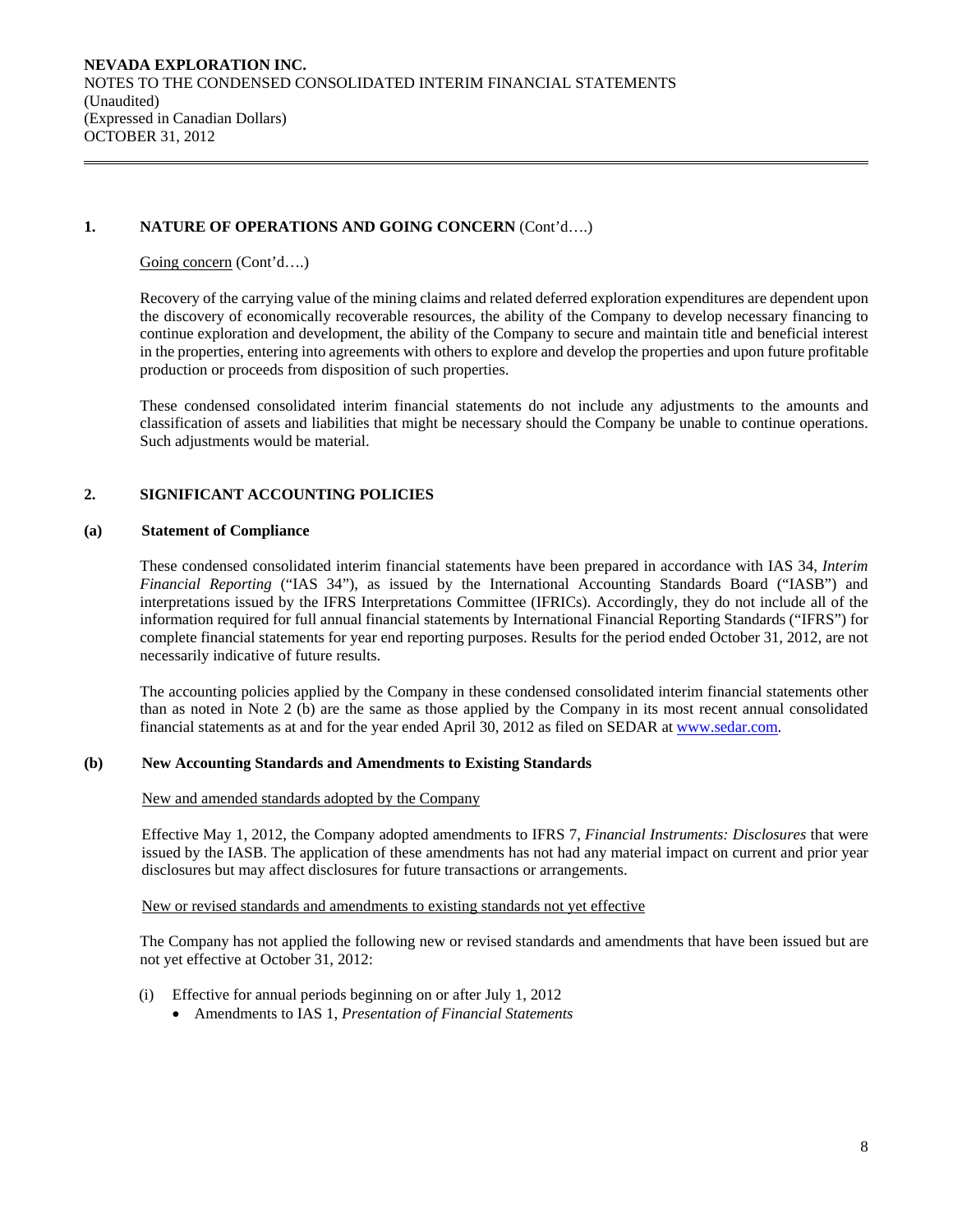# **2. SIGNIFICANT ACCOUNTING POLICIES**

New or revised standards and amendments to existing standards not yet effective (Cont'd….)

- (ii) Effective for annual periods beginning on or after January 1, 2013
	- New standard IFRS 10, *Consolidated Financial Statements*
	- New standard IFRS 11, *Joint Arrangements*
	- New standard IFRS 12, *Disclosure of Interests in Other Entities*
	- New standard IFRS 13, *Fair Value Measurement*
	- Reissued IAS 27, *Separate Financial Statements*
	- Reissued IAS 28, *Investments in Associates and Joint Ventures*
- (iii) Effective for annual periods beginning on or after January 1, 2015
	- New standard IFRS 9, *Financial Instruments, Classification and Measurement*

The Company is currently assessing the impact that these standards will have on the Company's consolidated financial statements.

## **3. ACCOUNTS RECEIVABLE**

The Company's receivables arise from two main sources: Harmonized Sales Tax ("HST") receivable due from Canadian government taxation authorities and trade accounts receivable. These are broken down as follows:

|                                       | October 31,<br>2012    |               | April 30,<br>2012                  |
|---------------------------------------|------------------------|---------------|------------------------------------|
| HST receivable<br>Accounts receivable | 15,033<br>\$<br>17,577 | $\mathcal{S}$ | 15,190<br>$\overline{\phantom{0}}$ |
| Total                                 | 32,610                 |               | 15,190                             |

## **4. PREPAID EXPENSES**

The prepaid expenses for the Company are as follows:

|                                         | October 31,<br>2012 | April 30,<br>2012 |
|-----------------------------------------|---------------------|-------------------|
| Security deposit for rental of premises | 15.462 \$           | .6,279            |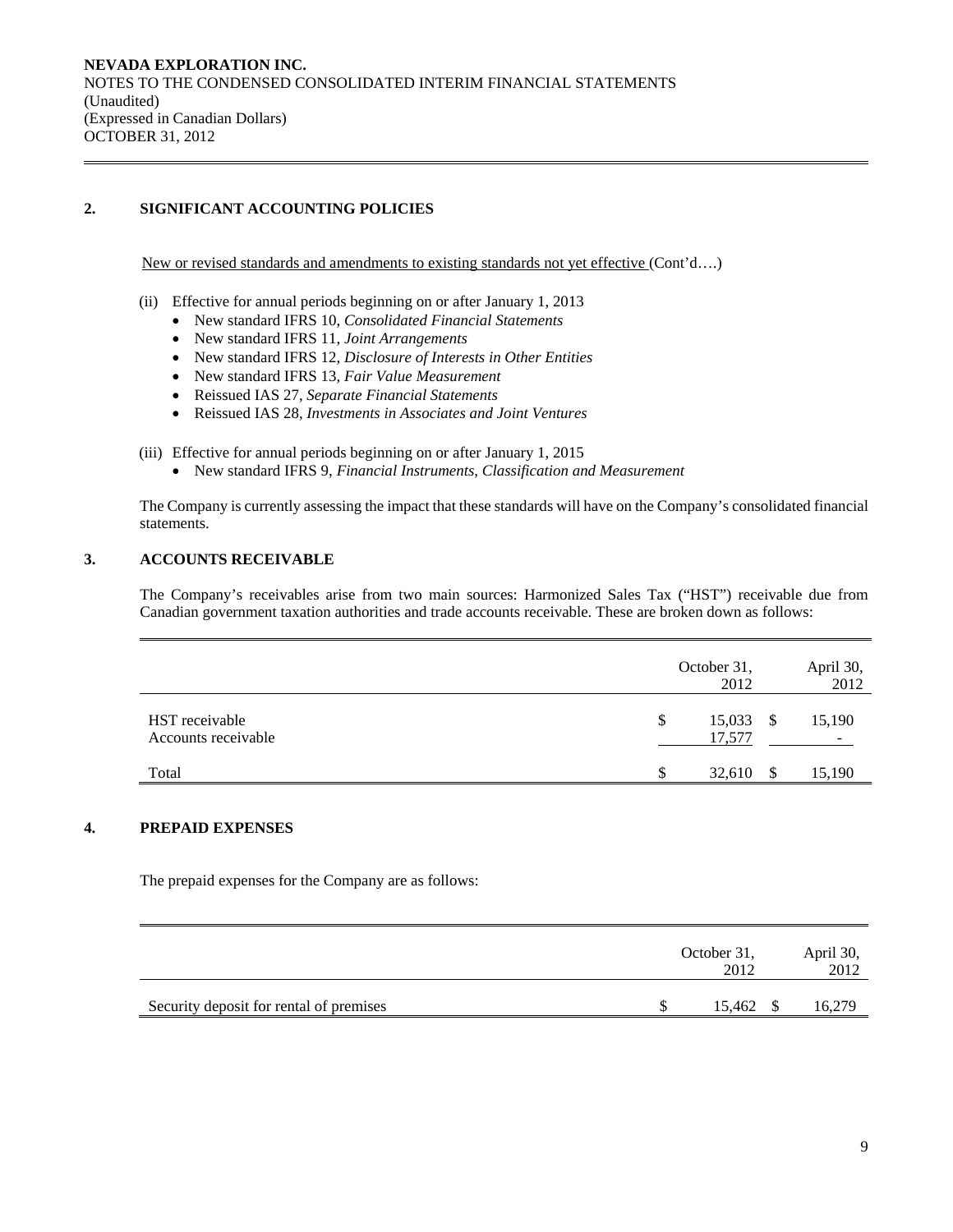# **5. RELATED PARTY TRANSACTIONS**

 During the period ended October 31, 2012, the Company paid or accrued \$31,550 (2011 - \$52,502) in professional fees to a firm in which the Chief Financial Officer of the Company is a partner.

During the period ended October 31, 2012, the Company entered into an Exploration and Option to Joint Venture Agreement with Spruce Ridge Resources Ltd. ("Spruce Ridge") on the Company's Fletcher Junction Project. A Director of the Company is also an Officer and Director of Spruce Ridge.

The amounts due to related parties are as follows:

|                                                        | October 31.<br>2012 | April 30,<br>2012 |
|--------------------------------------------------------|---------------------|-------------------|
| Firm of which the Chief Financial Officer is a partner | 29.448              | 32,136            |

## **6. EQUIPMENT**

|                                 | Exploration<br>equipment |     | Vehicles |     | Computer<br>equipment |     | Office<br>equipment |     | Total     |
|---------------------------------|--------------------------|-----|----------|-----|-----------------------|-----|---------------------|-----|-----------|
|                                 |                          |     |          |     |                       |     |                     |     |           |
| Cost                            |                          |     |          |     |                       |     |                     |     |           |
| Balance, April 30, 2012         | \$<br>238,528            | \$. | 71,087   | \$. | 75,997                | \$. | 76,619              | \$  | 462,231   |
| <b>Additions</b>                | 9,464                    |     |          |     |                       |     |                     |     | 9,464     |
| Disposals                       | (18, 841)                |     |          |     |                       |     |                     |     | (18, 841) |
| Effect of translation           | 2,643                    |     | 799      |     | 854                   |     | 1,389               |     | 5,685     |
| Balance, October 31, 2012       | \$<br>231,794            | \$  | 71,886   | \$  | 76,851                | \$. | 78,008              |     | \$458,539 |
| <b>Accumulated amortization</b> |                          |     |          |     |                       |     |                     |     |           |
| Balance, April 30, 2012         | 147,537                  |     | 59,427   |     | 21,662                |     | 71,165              |     | 299,791   |
| Amortization                    |                          |     |          |     |                       |     |                     |     |           |
|                                 | 20,712                   |     | 7,203    |     |                       |     | 5,527               |     | 33,442    |
| Disposals                       | (15,073)                 |     |          |     |                       |     |                     |     | (15,073)  |
| Effect of translation           | 1,616                    |     | 654      |     | 244                   |     | 1,316               |     | 3,830     |
| Balance, October 31, 2012       | \$<br>154,792            | \$  | 67,284   | \$  | 21,906                | S.  | 78,008              | \$. | 321,990   |
| <b>Carrying amounts</b>         |                          |     |          |     |                       |     |                     |     |           |
|                                 |                          |     |          |     |                       |     |                     |     |           |
| As at April 30, 2012            | \$<br>90.991             | \$  | 11.660   | \$  | 54,335                | \$. | 5,454               | S.  | 162,440   |
| As at October 31, 2012          | 77,002                   | \$  | 4,602    | \$  | 54,945                | \$  |                     | \$  | 136,549   |

Included in equipment at October 31, 2012 are:

- i) assets under finance lease with a cost of \$38,108 (April 30, 2012 \$116,435) and accumulated amortization of \$36,203 (April 30, 2012 – \$75,344). The Company recorded amortization of \$3,819 (2011 - \$5,631) on leased assets.
- ii) database not yet available for use with a cost of \$54,945 (April 30, 2012 \$54,538). No amortization has been taken on this computer equipment in the current period.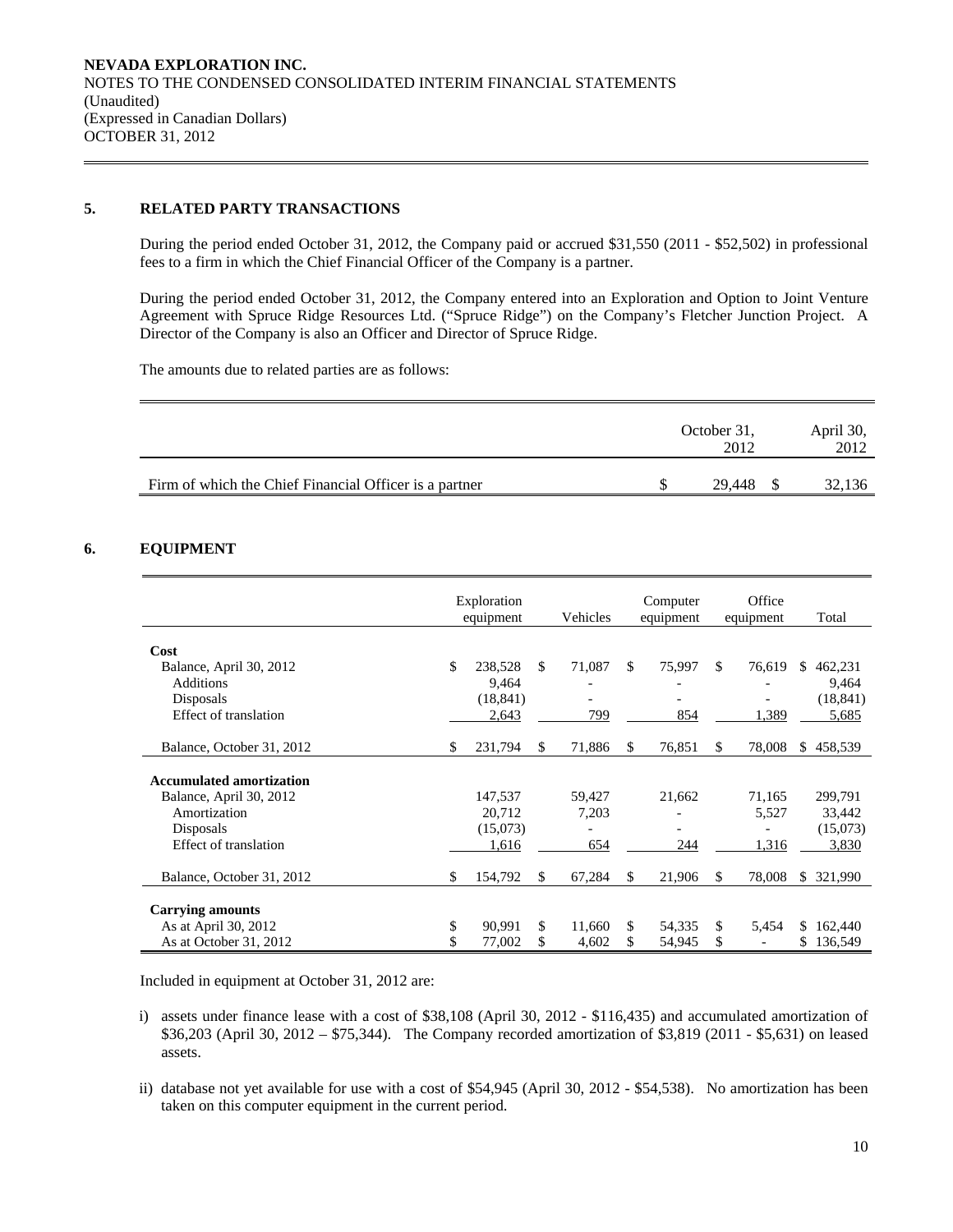#### **NEVADA EXPLORATION INC.**

NOTES TO THE CONDENSED CONSOLIDATED INTERIM FINANCIAL STATEMENTS (Unaudited) (Expressed in Canadian Dollars) OCTOBER 31, 2012

## **7. EXPLORATION AND EVALUATION ASSETS**

As at October 31, 2012:

|                               | AW            | <b>BU</b>                | <b>FJ</b>   | HP                           | JU                       | KC            | RP                       | <b>SP</b>    | WF                       | <b>TOTAL</b> |
|-------------------------------|---------------|--------------------------|-------------|------------------------------|--------------------------|---------------|--------------------------|--------------|--------------------------|--------------|
| <b>Acquisition costs</b>      |               |                          |             |                              |                          |               |                          |              |                          |              |
| Balance – beginning of period | 164,063<br>\$ | \$ 399,961               | \$267,010   | 56,520<br>-8                 | 156,360<br>S.            | 644,510<br>S. | 192,187<br>S.            | 301,753<br>S | 200,844<br>S.            | \$2,383,208  |
| Additions - cash              | 30,976        | 16,242                   |             | 20,886                       | 16,294                   | 108,309       | 11,183                   | 44,363       | 14,889                   | 263,142      |
| Additions - shares            |               |                          |             | $\overline{a}$               | $\overline{\phantom{a}}$ | 5,455         |                          |              |                          | 5,455        |
| Option payments received      |               | $\overline{\phantom{a}}$ | (24, 975)   |                              | $\overline{\phantom{a}}$ |               |                          |              |                          | (24, 975)    |
| Effect of translation         | 2,080         | 4,438                    | 2,581       | 825                          | 1,841                    | 8,027         | 2,168                    | 3,691        | 2,300                    | 27,951       |
|                               |               |                          |             |                              |                          |               |                          |              |                          |              |
| Balance – end of period       | 197,119       | 420,641                  | 244,616     | 78,231                       | 174,495                  | 766,301       | 205,538                  | 349,807      | 218,033                  | 2,654,781    |
|                               |               |                          |             |                              |                          |               |                          |              |                          |              |
| <b>Exploration costs</b>      |               |                          |             |                              |                          |               |                          |              |                          |              |
| Balance – beginning of period | 624,356       | 869,907                  | 1,012,327   | 764,783                      | 60,104                   | 54,234        | 64,165                   | 85,739       | 84,080                   | 3,619,695    |
| Geochemistry                  | 5,446         | 9,975                    |             | $\overline{\phantom{0}}$     | $\overline{\phantom{0}}$ | 6,076         | $\overline{\phantom{a}}$ |              | $\overline{\phantom{a}}$ | 21,497       |
| Geophysics                    |               |                          |             | $\overline{\phantom{0}}$     | $\overline{\phantom{a}}$ | 11,361        |                          |              | $\overline{\phantom{0}}$ | 11,361       |
| Geological                    | 2,055         | 3,753                    | 40          | 10,100                       | $\overline{\phantom{a}}$ | 2,174         |                          |              | $\overline{\phantom{0}}$ | 18,122       |
| Travel                        | 493           | 1,699                    | 161         | $\qquad \qquad \blacksquare$ | $\overline{\phantom{a}}$ | 207           |                          |              |                          | 2,560        |
| Effect of translation         | 6,743         | 9,440                    | 10,795      | 8,262                        | 641                      | 790           | 684                      | 914          | 897                      | 39,166       |
|                               |               |                          |             |                              |                          |               |                          |              |                          |              |
| Balance – end of period       | 639,093       | 894,774                  | 1,023,323   | 783,145                      | 60,745                   | 74,842        | 64,849                   | 86,653       | 84,977                   | 3,712,401    |
|                               |               |                          |             |                              |                          |               |                          |              |                          |              |
| <b>Total costs</b>            | \$836,212     | \$1,315,415              | \$1,267,939 | 861.376<br>\$.               | 235,240<br>\$.           | 841,143<br>\$ | 270,387<br>SS.           | 436,460      | 303,010<br>\$            | \$6,367,182  |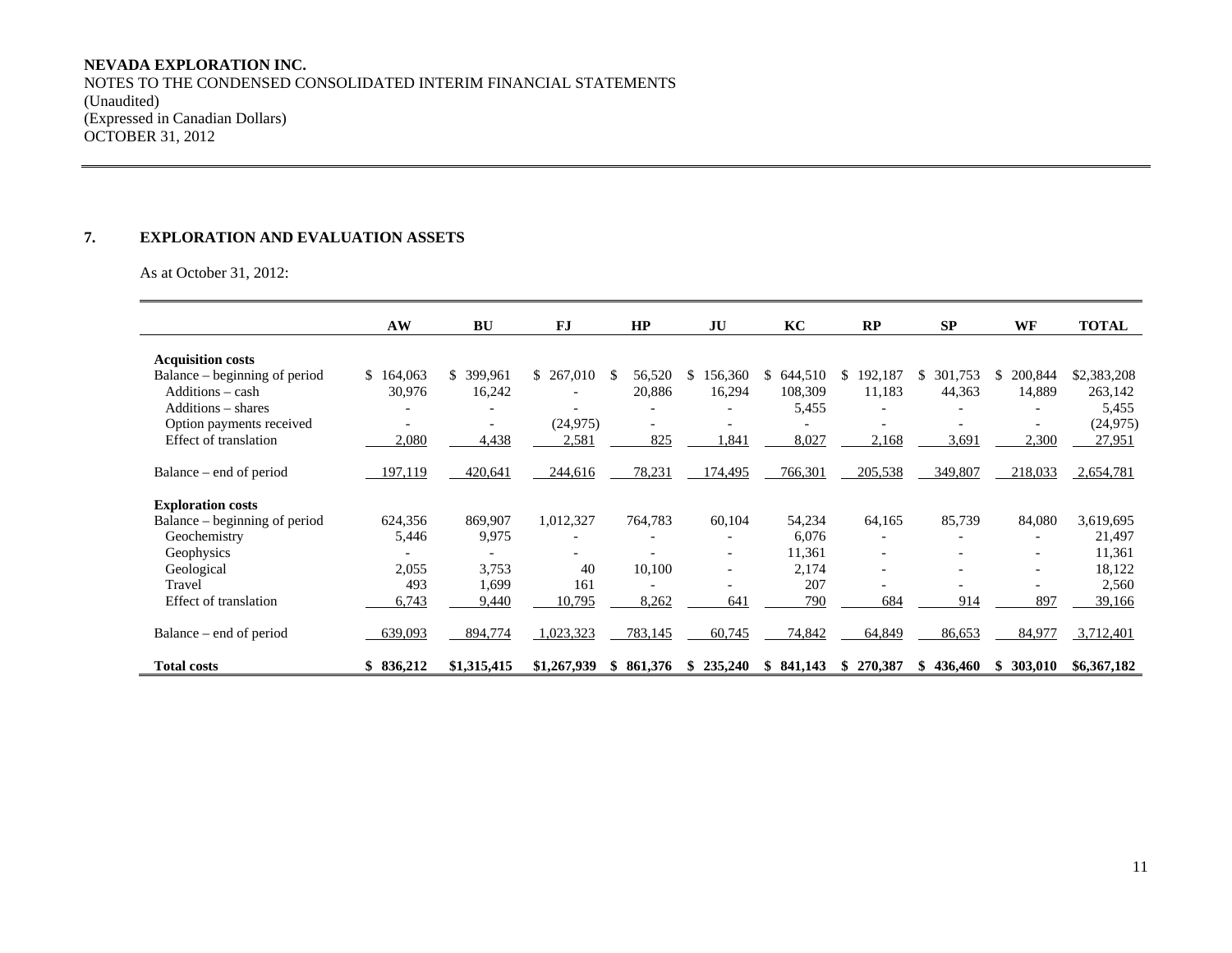#### **NEVADA EXPLORATION INC.**

NOTES TO THE CONDENSED CONSOLIDATED INTERIM FINANCIAL STATEMENTS (Unaudited) (Expressed in Canadian Dollars) OCTOBER 31, 2012

#### **7. EXPLORATION AND EVALUATION ASSETS**

As at April 30, 2012:

|                             | AW             | <b>BU</b>                | <b>FJ</b>                | HP            | JU      | KC                       | RP                       | <b>SP</b>                | WF                       | <b>TOTAL</b> |
|-----------------------------|----------------|--------------------------|--------------------------|---------------|---------|--------------------------|--------------------------|--------------------------|--------------------------|--------------|
| <b>Acquisition costs</b>    |                |                          |                          |               |         |                          |                          |                          |                          |              |
| Balance – beginning of year | \$238,492      | S.<br>344,641            | \$<br>238,965            | \$.<br>33,461 | 126,760 | 483,426<br>S.            | 160,954<br>S.            | 237,356<br>S.            | 174,499<br>S.            | \$2,038,554  |
| Additions - cash            | 2,254          | 39,605                   | 17,554                   | 20,838        | 23,456  | 135,760                  | 23,682                   | 52,541                   | 18,454                   | 334,144      |
| Option payments received    | (83, 129)      |                          | -                        |               |         |                          |                          |                          | $\overline{\phantom{0}}$ | (83, 129)    |
| Effect of translation       | 6,446          | 15,715                   | 10,491                   | 2,221         | 6,144   | 25,324                   | 7,551                    | 11,856                   | 7,891                    | 93,639       |
|                             |                |                          |                          |               |         |                          |                          |                          |                          |              |
| Balance – end of year       | 164,063        | 399,961                  | 267,010                  | 56,520        | 156,360 | 644,510                  | 192,187                  | 301,753                  | 200,844                  | 2,383,208    |
| <b>Exploration costs</b>    |                |                          |                          |               |         |                          |                          |                          |                          |              |
| Balance – beginning of year | 587,098        | 835,727                  | 972,551                  | 722,804       | 57,078  | 49,910                   | 60,980                   | 81,706                   | 80,776                   | 3,448,630    |
| Drilling                    | 12,726         |                          |                          |               |         | 2,193                    |                          |                          | $\overline{\phantom{a}}$ | 14,919       |
| Geological                  |                | $\overline{\phantom{0}}$ | $\overline{\phantom{a}}$ | 11,549        | 664     | $\overline{\phantom{a}}$ | 664                      | 664                      | $\overline{\phantom{a}}$ | 13,541       |
| Travel                      |                |                          | $\overline{\phantom{0}}$ | 382           |         |                          | $\overline{\phantom{0}}$ | $\overline{\phantom{0}}$ |                          | 382          |
| Effect of translation       | 24,532         | 34,180                   | 39,776                   | 30,048        | 2,362   | 2,131                    | 2,521                    | 3,369                    | 3,304                    | 142,223      |
| Balance – end of year       | 624,356        | 869,907                  | 1,012,327                | 764,783       | 60,104  | 54,234                   | 64,165                   | 85,739                   | 84,080                   | 3,619,695    |
| <b>Total costs</b>          | 788,419<br>SS. | \$1,269,868              | \$1,279,337              | \$821,303     | 216,464 | 698.744<br>S.            | 256,352<br>\$.           | 387,492<br>Ж.            | 284,924<br>S.            | \$6,002,903  |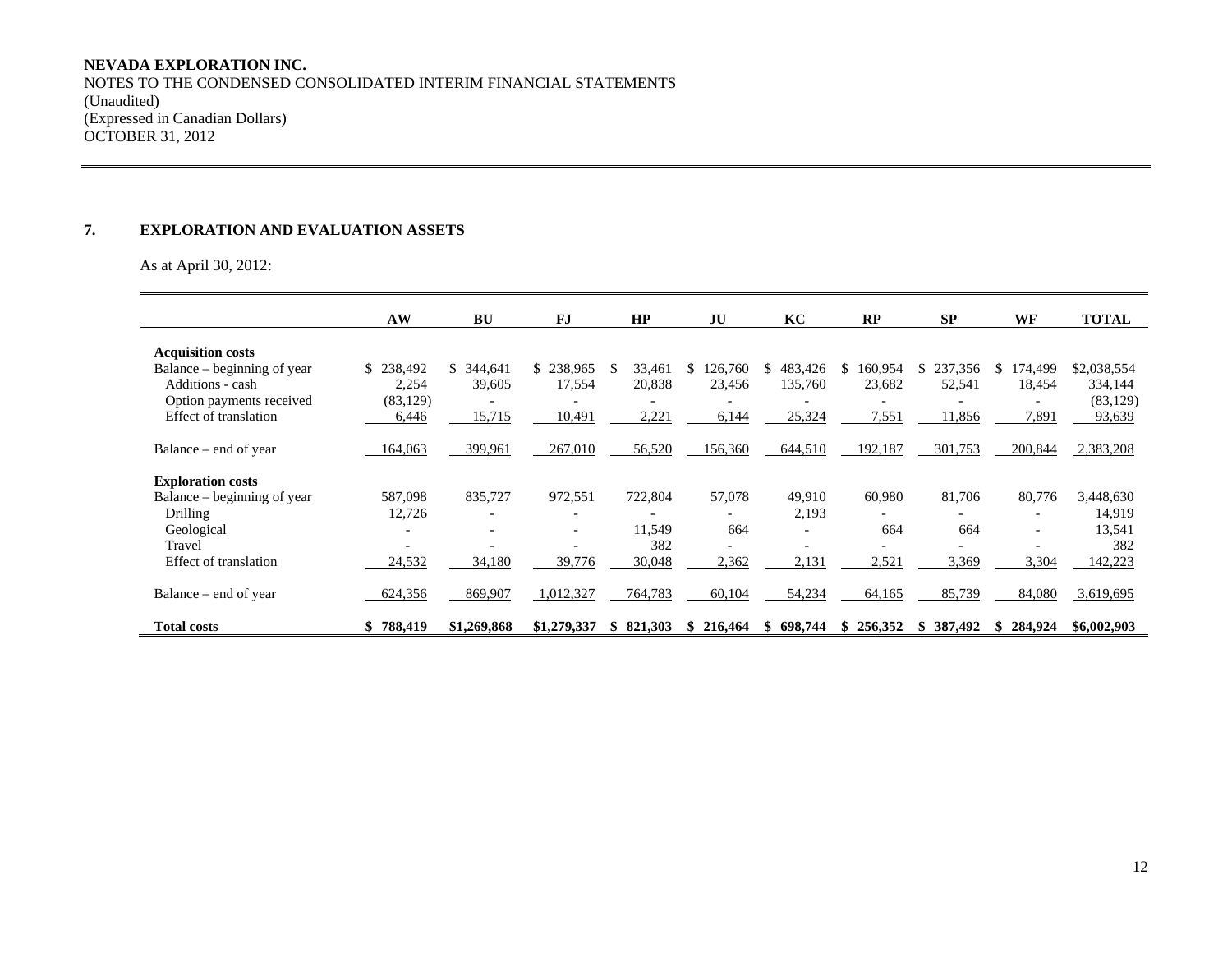## **7. EXPLORATION AND EVALUATION ASSETS** (cont'd….)

### **Awakening (AW)**

The Awakening Project is located in Humboldt County, Nevada, approximately 50 km north-northwest of Winnemucca, Nevada. The Company has a 100% interest in 206 claims (approx.  $16.7 \text{ km}^2$ ) at Awakening.

On July 1, 2008, the Company entered into a Mining Lease agreement with DIR Exploration Inc. ("DIR") on 15 claims (approx. 120 hectares). Based on the results of the Company's work to date at the Awakening Project, the Company has focused its exploration on areas within the claims controlled directly by NGE; accordingly, NGE terminated the Mining Lease during the period ended October 31, 2012.

On June 4, 2010, the Company entered into an Exploration and Option to Joint Venture Agreement with Northgate Minerals Corp. ("Northgate"), whereby Northgate could earn a joint venture interest in the Awakening Gold Project.

In October, 2011, Northgate was acquired by AuRico Gold Inc. ("AuRico"), and during the year ended April 30, 2012, AuRico elected to terminate the Agreement and retains no interest in the project.

## **Bull Creek (BU)**

The Bull Creek Project is located in Humboldt County, Nevada, approximately 60 km west-northwest of Winnemucca, Nevada. The Company has a 100% interest in 108 claims (approx.  $8.7 \text{ km}^2$ ) at Bull Creek.

#### **Fletcher Junction (FJ)**

The Fletcher Junction Project is located in Mineral County, Nevada, approximately 30 km southwest of Hawthorne, Nevada. The Company has a 100% interest in 117 claims (approx. 9.6 km<sup>2</sup>) at the Fletcher Junction Project, subject to a 1.25% net smelter return royalty ("NSR").

During the period ended October 31, 2012, the Company entered into an Exploration and Option to Joint Venture Agreement with Spruce Ridge Resources Ltd. ("Spruce Ridge"), whereby Spruce Ridge may earn a 70% joint venture interest in the property by funding \$2,600,000 in qualifying expenditures and making \$300,000 in payments over 4 years. Subject to TSX approval, Spruce Ridge may elect to pay up to 50% of the payments by issuing Spruce common shares. If Spruce Ridge completes earn-in, Spruce Ridge may earn an additional 15% for a total of 85%, by completing a feasibility report.

## **Hot Pot (HP)**

On September 16, 2005, the Company entered into a Mining Lease Agreement at the Hot Pot Project located in Humboldt County, Nevada, approximately 30 km northwest of Battle Mountain, Nevada. Under the terms of the agreement, the Company is required to make annual payments of US\$20,000 on each anniversary, and the agreement is subject to a 3% NSR to the property owner. The Company also controls 6 claims (approx. 50 hectares) at Hot Pot. All of the Company's mineral interests at Hot Pot are subject to a 1.25% NSR.

On September 16, 2009, the Company entered into an Exploration Agreement with International Enexco Ltd. ("Enexco") whereby Enexco could earn a 51% interest in the Hot Pot Property by drilling 6,000 meters (19,600ft) over three years, with the option to earn an additional 19%, for 70% total, by drilling another 3,000 meters (9,800ft) during the fourth year. During the year ended April 30, 2012, Enexco elected to terminate the agreement and retains no interest in the project.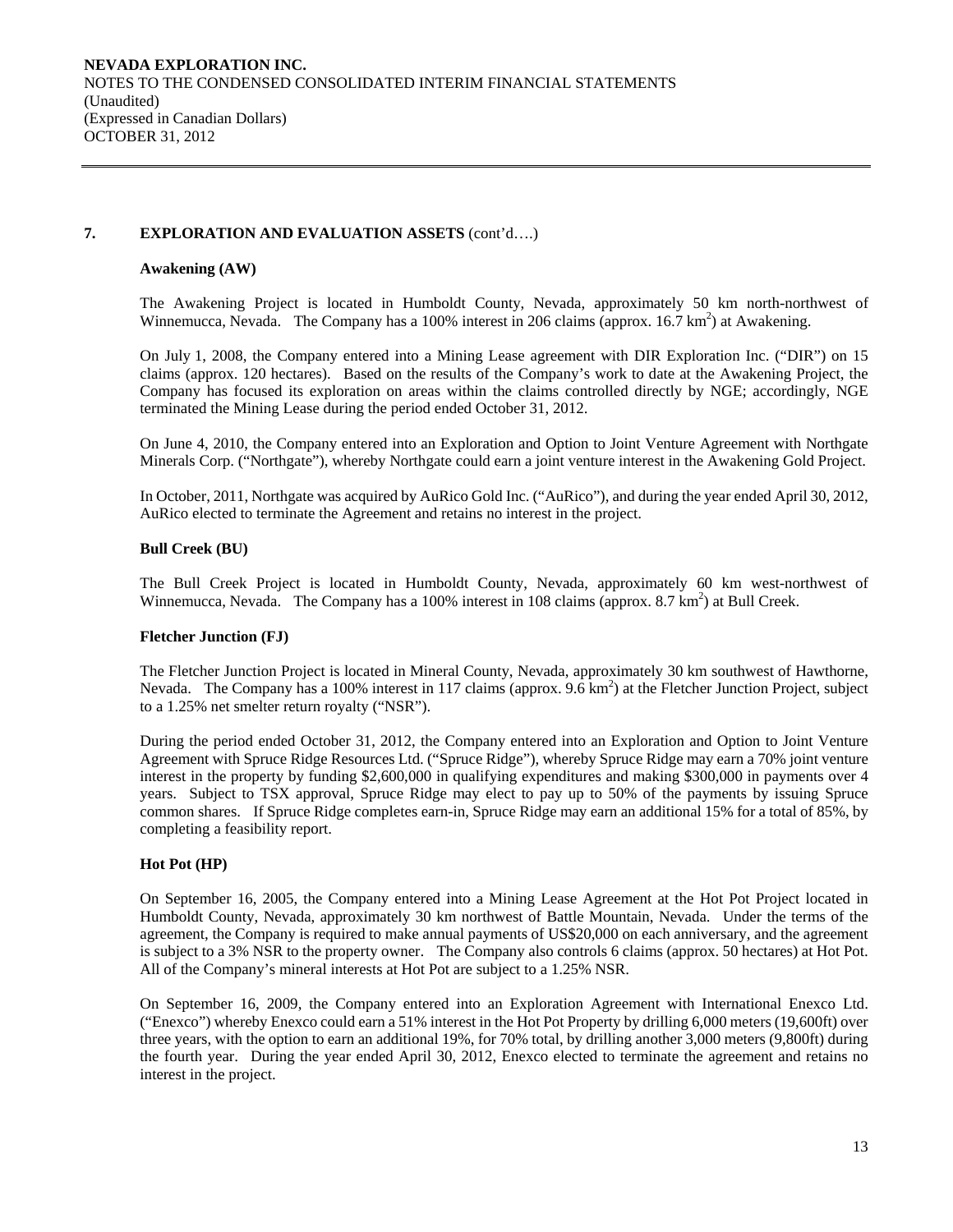## **7. EXPLORATION AND EVALUATION ASSETS** (cont'd….)

## **Jungo (JU)**

The Jungo Property is located in both Humboldt and Pershing Counties, Nevada, approximately 60 km west of Winnemucca, Nevada. The Company has a 100% interest in 108 claims (approx.  $8.7 \text{ km}^2$ ) at Jungo.

## **Kelly Creek (KC)**

The Kelly Creek Project is located in Humboldt County, Nevada, approximately 40 km north-northwest of Battle Mountain, Nevada. The Company has a 100% interest in 430 claims (approx. 34.8 km<sup>2</sup>) at Kelly Creek.

On October 1, 2009, the Company entered into a Mining Lease and Option to Purchase Agreement with Genesis Gold Corporation ("Genesis"). Genesis has 100% interest in 254 claims (approx. 20.2 km<sup>2</sup>) at Kelly Creek under the Agreement, the Company is the Operator and has the option to purchase 100% of the Genesis claims for 100,000 common shares (50,000 shares issued in 2011, 50,000 shares issued in 2010) and US\$1,500,000, subject to a 1.5% Net Smelter Return Royalty ("Royalty"). The Company also has the option to purchase one half of the royalty (0.75%) for US\$750,000. The share issuance transaction is measured at fair value of the shares issued as the fair value of the option payment could not be reliably measured.

The Company shall pay to Genesis advance royalty payments as follows:

| $1st$ anniversary                                 | S | 5.000  | (paid) |
|---------------------------------------------------|---|--------|--------|
| $2nd$ anniversary                                 |   | 10,000 | (paid) |
| $3rd$ anniversary                                 |   | 10,000 | (paid) |
| $4th$ anniversary                                 |   | 10,000 |        |
| 5 <sup>th</sup> and each subsequent anniversaries |   | 50,000 |        |

## **Rye Patch (RP)**

The Rye Patch Project is located in Pershing County, Nevada, approximately 30 km northeast of Lovelock, Nevada. The Company has a 100% interest in 41 claims (approx.  $3.3 \text{ km}^2$ ) at Rye Patch.

On May 22, 2008, the Company entered into a four year Mining Lease Agreement on an additional 65 hectares, subject to a 2.0% NSR. On November 9, 2010, an amendment to the agreement was made reducing the Company's annual payments from US\$10,000 to US\$5,000 effective May 22, 2010. The amendment also waived the exclusivity of the Company's option to purchase the property for US\$325,000.

On July 21, 2008, the Company entered into a four year Mining Lease Agreement on an additional 16 hectares, subject to a 2% NSR. Under the terms of this agreement the Company is required to make annual payments of US\$6,000, and the Company has the option to purchase this property for US\$30,000. During fiscal 2011 and 2012 the Company did not make the annual payment of US\$6,000 as the Company is trying to re-negotiate this agreement. The Company has attempted to contact the owner and has not received a notice of default.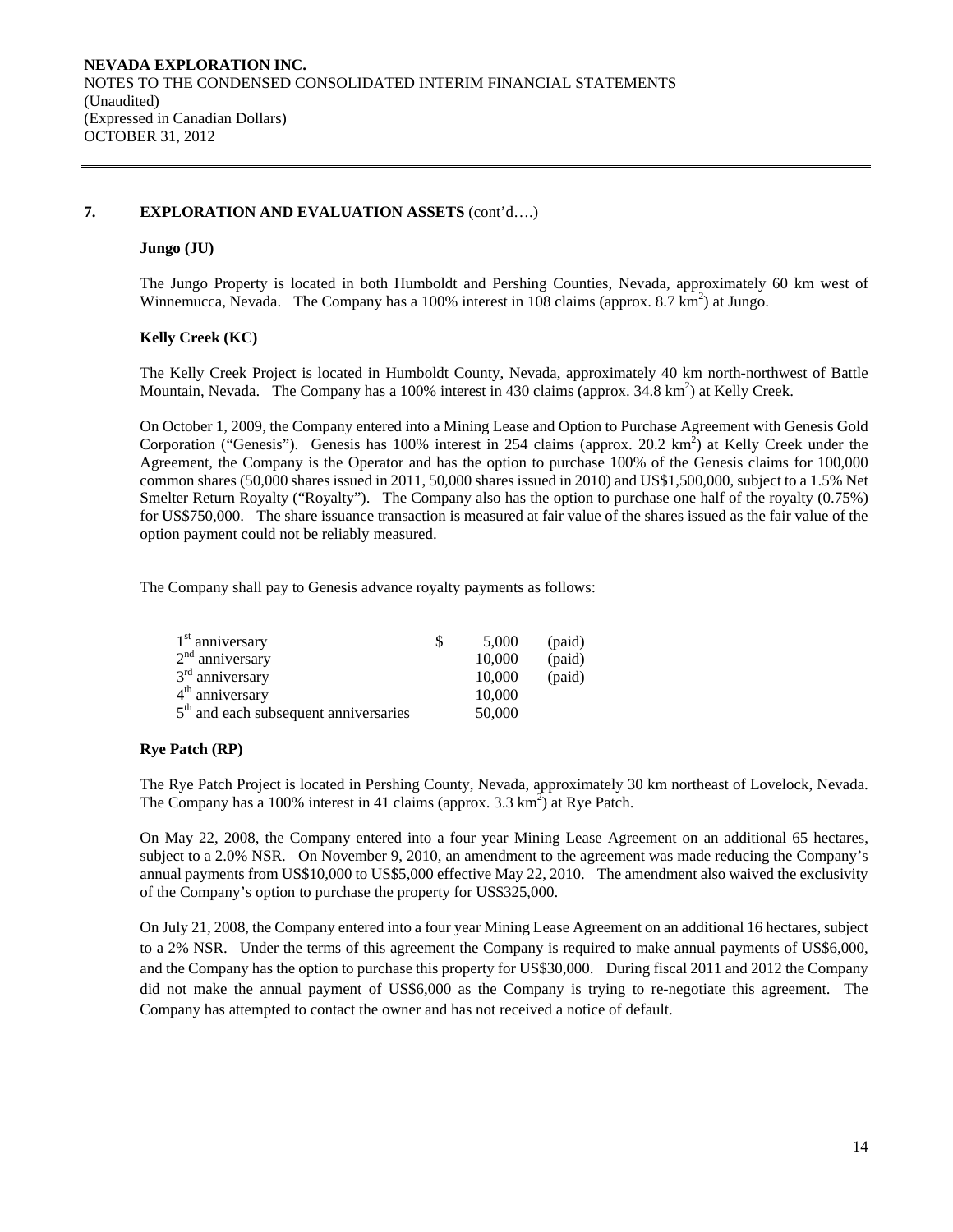## **7. EXPLORATION AND EVALUATION ASSETS** (cont'd….)

#### **Sand Pass (SP)**

The Sand Pass Project is located in Humboldt County, Nevada, approximately 10 km north of Winnemucca, Nevada. The Company has a 100% interest in 89 claims (approx.  $16.6 \text{ km}^2$ ) at Sand Pass, and on July 10, 2008, the Company entered into a Mining Lease agreement for another 9.4 km<sup>2</sup>with multiple parties, subject to a 2% NSR. Under the terms of the agreement, the Company is required to make minimum lease payments of US\$31,000 each anniversary, which is being fulfilled every year.

#### **Whiskey Flats (WF)**

The Whiskey Flats Project is located in Mineral County, Nevada, approximately 20 km south of Hawthorne, Nevada. The Company has a 100% interest in 99 claims  $(8.0 \text{ km}^2)$  at Whiskey Flats.

# **8. DEPOSITS AND BONDS**

|                                                            | October 31,<br>2012       | April 30,<br>2012 |
|------------------------------------------------------------|---------------------------|-------------------|
| Security deposits $(1)$<br>Reclamation bond deposits $(2)$ | \$<br>11,500 \$<br>82,517 | 11,500<br>81,601  |
|                                                            | 94,017                    | 93,101            |

(1) Security deposits consists of a \$11,500 guaranteed investment certificate ("GIC") maturing on August 3, 2013 and bearing interest at prime. The GIC is used to secure the credit limit on a credit card.

(2) Reclamation deposits are required by the U.S. Bureau of Land Management ("BLM") and the U.S. Forest Service ("USFS") to ensure that any reclamation and clean-up work required on the Company's properties will be completed to the satisfaction of the BLM and the USFS. The Company does not have any asset retirement obligations as of October 31, 2012.

## **9. ACCOUNTS PAYABLES AND ACCRUED LIABILITIES**

Payables and accrued liabilities for the Company are as follows:

|                                                                                                                      | October 31, | 2012                                           |    | April 30,<br>2012                              |
|----------------------------------------------------------------------------------------------------------------------|-------------|------------------------------------------------|----|------------------------------------------------|
| Customer prepayments<br>Trade payables<br>Due to related parties (Note 5)<br>Accrued liabilities<br>Salaries payable | \$          | 42.919<br>17,261<br>29,448<br>32,782<br>28,480 | -S | 67,138<br>62,000<br>32,136<br>51,102<br>21,287 |
| Total                                                                                                                | \$          | 150,890                                        | \$ | 233,663                                        |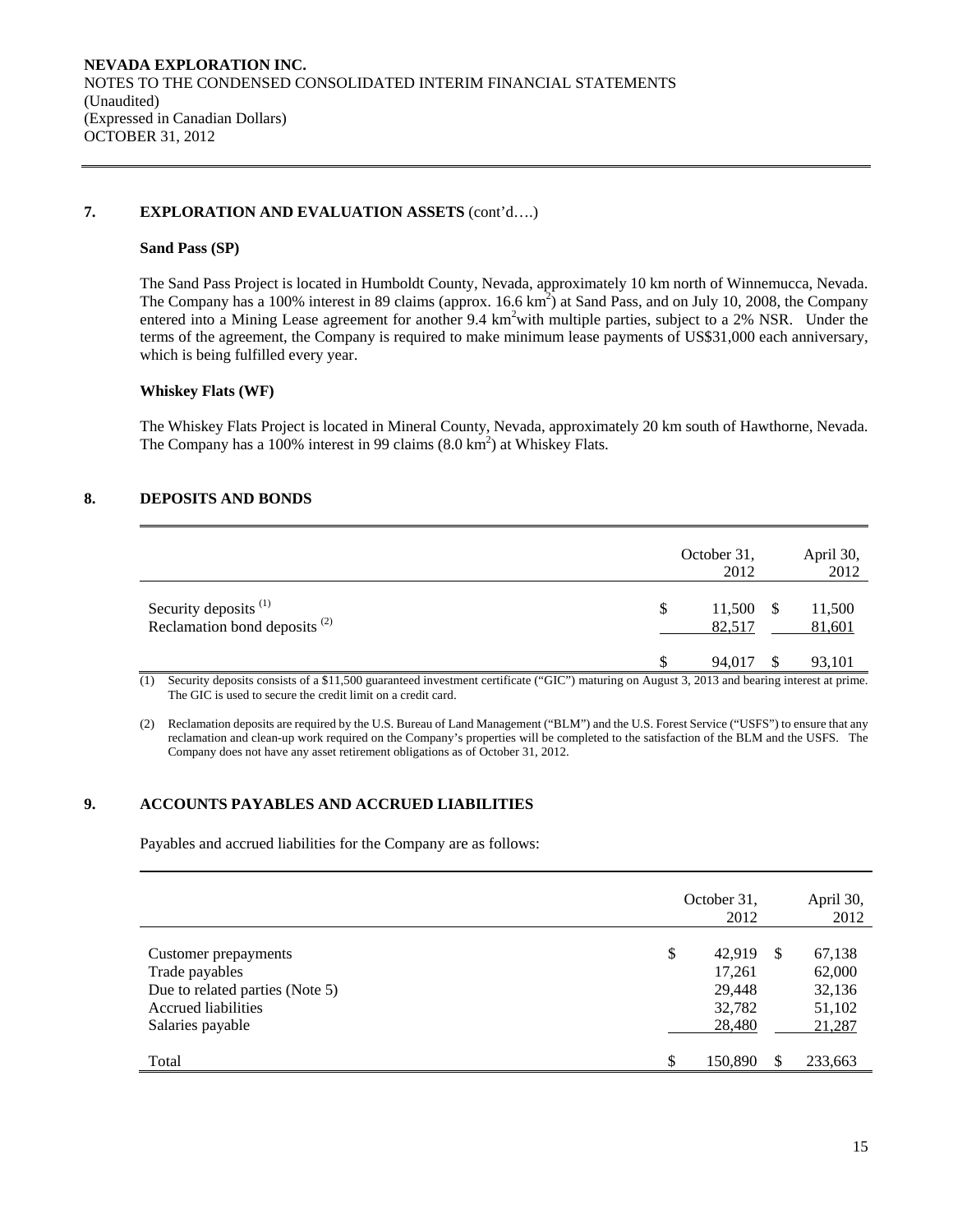# **10. FINANCE LEASE OBLIGATIONS**

The Company has a finance lease obligation for a leased vehicle, with blended monthly payments of principal and interest of US\$677 and bearing interest at a rate of 1.93% per annum.

|                                                                      |    | October 31,<br>2012      |    | April 30,<br>2012 |
|----------------------------------------------------------------------|----|--------------------------|----|-------------------|
| Lease obligations<br>Deduct: amount representing interest            | \$ | 3,318                    | S  | 7,253<br>(69)     |
| Present value of minimum lease payments due<br>Less: current portion |    | 3,318<br>(3,318)         |    | 7,184<br>(7, 184) |
|                                                                      | £. | $\overline{\phantom{a}}$ | £. |                   |

Remaining fiscal principal repayments of the finance lease obligation is \$3,297.

## **11. CAPITAL STOCK**

#### a) Authorized share capital:

As at October 31, 2012, the authorized share capital of the Company was: Unlimited number of common shares without par value; Unlimited number of preferred shares without par value; All issued shares are fully paid.

## b) Issued share capital:

During the period ended October 31, 2012, the Company settled outstanding indebtedness to a vendor of \$20,000 through the issuance of 200,000 common shares of the Company at a deemed price of \$0.10 per common share, and the Company issued 50,049 common shares of the Company at a deemed price of \$0.11 per common share as part of the annual payment due under a mineral lease to the property owner.

 During the period ended October 31, 2011, the Company completed a non-brokered private placement by issuing 7,000,000 Units at a price of \$0.08 per Unit for total gross proceeds of \$560,000. Each unit consists of one common share and one-half of one non-transferable common share purchase warrant. Each whole warrant entitles the holder to purchase one common share at a price of \$0.12 for a period of one year (expired during the period – Note 12 (b)). Fair value allocated in connection to these warrants was \$51,907. In connection with the private placement, the Company:

- a) paid cash share issuance costs of \$28,570; and
- b) issued 288,200 agent warrants with a fair value of \$4,718, where each agent warrant entitles the holder to purchase one common share at a price of \$0.12 for a period of one year (expired during the period – Note 12 (b)). In the absence of a reliable measurement of the services received, the services have been measured at the fair value of the agent warrants issued.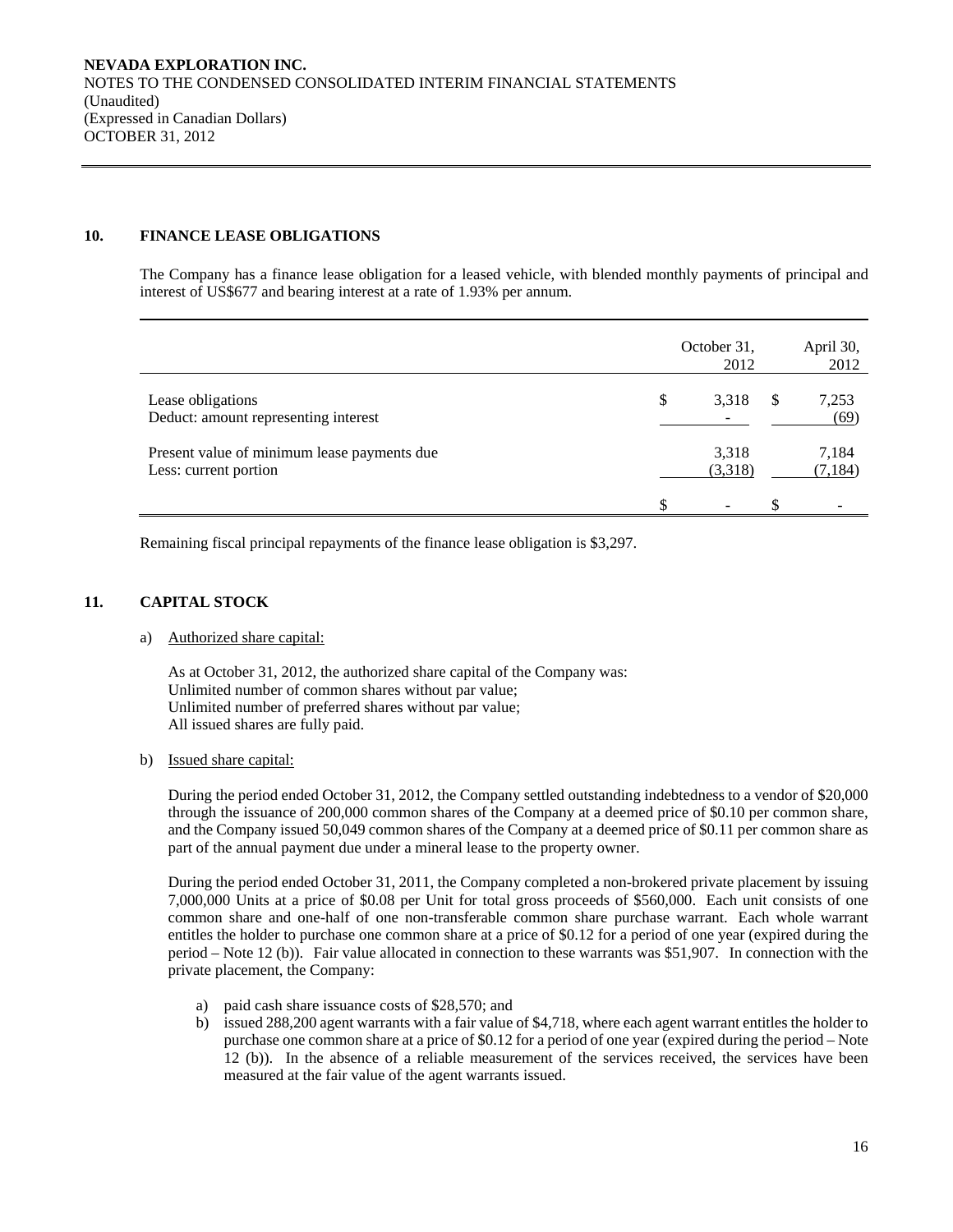## **12. RESERVES**

#### a) Options

The Company has a stock option plan under which it is authorized to grant options to executive officers and directors, employees and consultants enabling them to acquire up to 10% of the issued and outstanding common stock of the Company. Under the plan, the exercise price of each option equals the market price, minimum price or a discounted price of the Company's stock as calculated on the date of grant. The options can be granted for a maximum term of five years, and generally vest over a 3 year period, or as determined by the Company's directors.

During the period ended October 31, 2012, the Company:

- i) granted 600,000 stock options resulting in share-based payment of \$53,057.
- ii) recorded share-based payment expense of \$2,634 for options granted in the prior year which vested during the priod.

During the period ended October 31, 2011, the Company:

- i) granted 2,250,000 stock options resulting in share-based payment of \$160,925.
- ii) granted 250,000 stock options to Ubika Corporation for investor relations services with a fair value calculated using Black-Scholes option pricing model for \$17,363, of which \$8,195 was recorded as share-based payment expense during the period ended October 31, 2011.
- iii) re-priced the exercise price of 2,450,000 options resulting in an incremental fair value of \$14,141. The original exercise prices were \$0.15 to \$0.17.
- iv) recorded share-based payment expense of \$1,821 for options granted in the prior year which vested during the period.

Option pricing models require the use of estimates and assumptions including the expected volatility. Changes in underlying assumptions can materially affect the fair value estimates. The following weighted average assumptions were used for the Black-Scholes valuation of options granted during the year:

|                                                      | Granted     | Granted     | Re-priced  |
|------------------------------------------------------|-------------|-------------|------------|
|                                                      | October 31, | October 31, | October 31 |
|                                                      | 2012        | 2011        | 2011       |
| Share price                                          | \$0.10      | \$0.08      | \$0.08     |
| Risk-free interest rate                              | 1.36%       | 1.5%        | 1.24%      |
| Expected life of options                             | 5 years     | 4.94 years  | 2.19 years |
| Annualized volatility based on historical volatility | 141.31%     | 147.95%     | 113.67%    |
| Dividend rate                                        | $0.00\%$    | $0.00\%$    | $0.00\%$   |
| Forfeiture rate                                      | $0.00\%$    | $0.00\%$    | $0.00\%$   |
| Fair value per option                                | \$0.09      | \$0.07      | \$0.01     |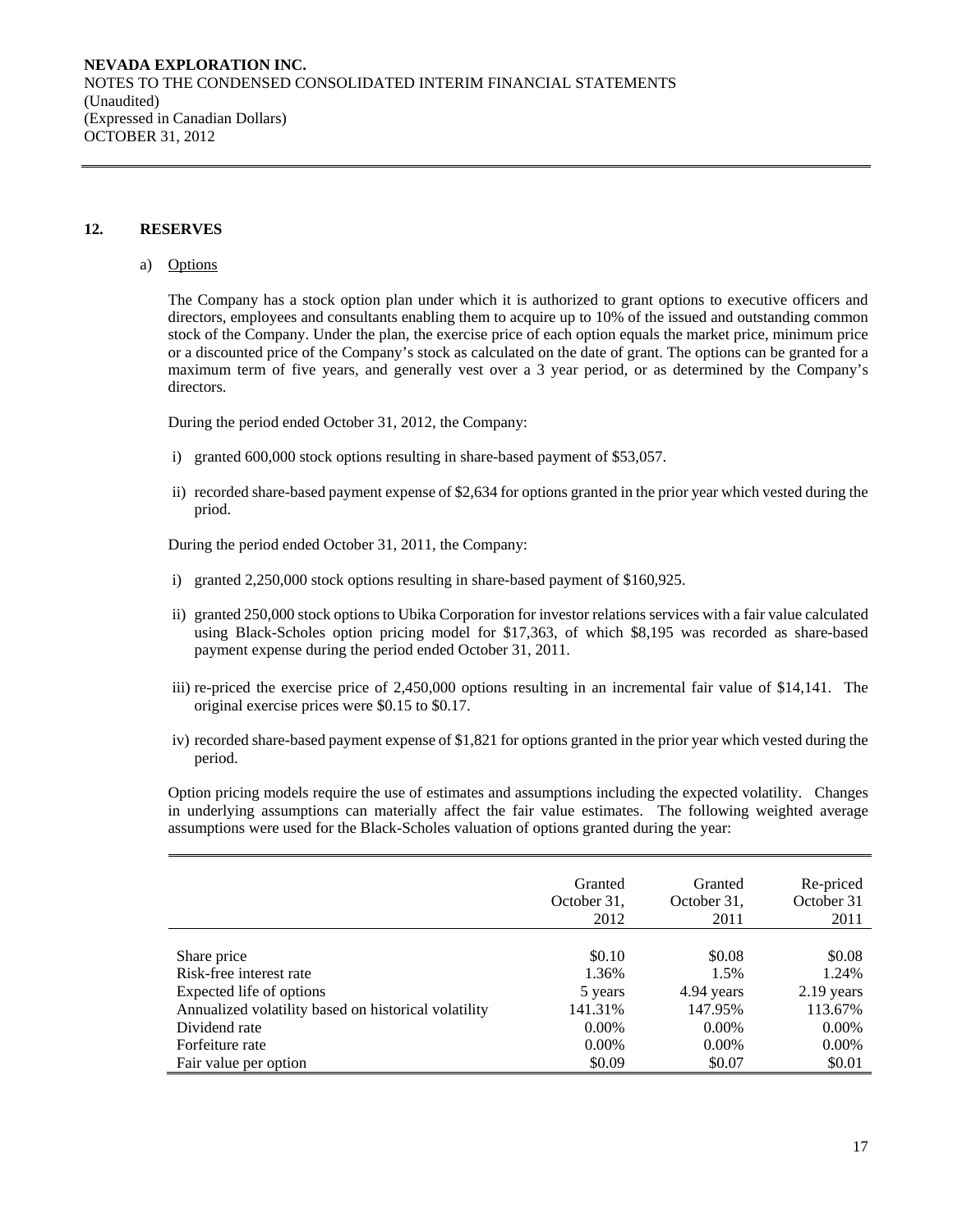## **12. RESERVES** (cont'd…)

## a) Options (cont'd…)

A continuity of share purchase options for the period ended October 31, 2012 is as follows:

| Expiry date                                            | Exercise<br>price | April 30,<br>2012 | Granted                  | Expired /<br>Forfeited | October 31,<br>2012 | Exercisable |
|--------------------------------------------------------|-------------------|-------------------|--------------------------|------------------------|---------------------|-------------|
|                                                        | \$<br>0.95        |                   |                          |                        |                     |             |
| June 8, 2012                                           |                   | 150,000           |                          | (150,000)              |                     |             |
| June 11, 2012                                          | 1.00              | 150,000           |                          | (150,000)              |                     |             |
| March 4, 2013                                          | 0.10              | 550,000           | $\overline{\phantom{a}}$ |                        | 550,000             | 550,000     |
| June 10, 2013                                          | 0.15              | 200,000           |                          | -                      | 200,000             | 200,000     |
| September 30, 2014                                     | 0.16              | 250,000           |                          | -                      | 250,000             | 250,000     |
| September 30, 2014                                     | 0.10              | 900,000           |                          | -                      | 900,000             | 900,000     |
| November 17, 2014                                      | 0.10              | 600,000           |                          |                        | 600,000             | 600,000     |
| December 31, 2015                                      | 0.10              | 3.100.000         | $\overline{\phantom{a}}$ |                        | 3.100.000           | 3,100,000   |
| August 9, 2016                                         | 0.10              | 2,500,000         |                          | (250,000)              | 2,250,000           | 2,250,000   |
| August 9, 2016                                         | 0.10              |                   | 600,000                  |                        | 600,000             | 600,000     |
| Total                                                  |                   | 8,400,000         | 600,000                  | (550.000)              | 8,450,000           | 8,450,000   |
| Weighted average exercise price                        |                   | 0.13              | 0.11                     | 0.58                   | 0.10                | 0.10        |
| Weighted average remaining life of options outstanding |                   |                   |                          |                        | $2.61$ years        |             |

#### b) Warrants

A continuity of warrants for the period ended October 31, 2012 is as follows:

| Expiry date                                                                                                                                                                                                   | Exercise<br>price          | April 30, 2012                      | Granted | Expired                    | October 31,<br>2012                   | Exercisable |
|---------------------------------------------------------------------------------------------------------------------------------------------------------------------------------------------------------------|----------------------------|-------------------------------------|---------|----------------------------|---------------------------------------|-------------|
| July 30, 2012<br>August 4, 2012<br>April 16, 2014<br>(i), (ii)                                                                                                                                                | \$<br>0.12<br>0.12<br>0.14 | 2,516,000<br>1,272,200<br>5,278,000 | -       | (2,516,000)<br>(1,272,200) | $\overline{\phantom{a}}$<br>5.278,000 | 5,278,000   |
| Total                                                                                                                                                                                                         |                            | 9,066,200                           |         | (3,788,200)                | 5.278,000                             | 5,278,000   |
| Weighted average exercise price<br>$\sim$ $\sim$ $\sim$ $\sim$ $\sim$ $\sim$ $\sim$ $\sim$<br>the contract of the contract of the contract of the contract of the contract of the contract of the contract of |                            | 0.13                                |         | 0.12                       | 0.14                                  | 0.14        |

(i) includes 728,000 agent warrants

(ii) if on any 20 consecutive trading days after the issuance of the units, the closing price of the common shares of the Company quoted on the TSX-V exceeds \$0.22, the Company may accelerate the expiry date of the warrants to 30 days after the date on which the Company gives notice to the warrant holder. The Company has not given notice to the warrant holders since the date of issuance.

The following weighted average assumptions were used for the Black-Scholes valuation of warrants granted during the period:

|                                                      | Granted<br>October 31,<br>2012 | Granted<br>October 31,<br>2011 |
|------------------------------------------------------|--------------------------------|--------------------------------|
|                                                      |                                |                                |
| Share price                                          | ۰                              | \$0.08                         |
| Risk-free interest rate                              | $\overline{\phantom{0}}$       | 1.39%                          |
| Expected life of warrants                            |                                | 1 year                         |
| Annualized volatility based on historical volatility | $\overline{\phantom{0}}$       | 84.22%                         |
| Dividend rate                                        | $\overline{\phantom{0}}$       | 0.00%                          |
| Fair value per warrant                               |                                | \$0.01                         |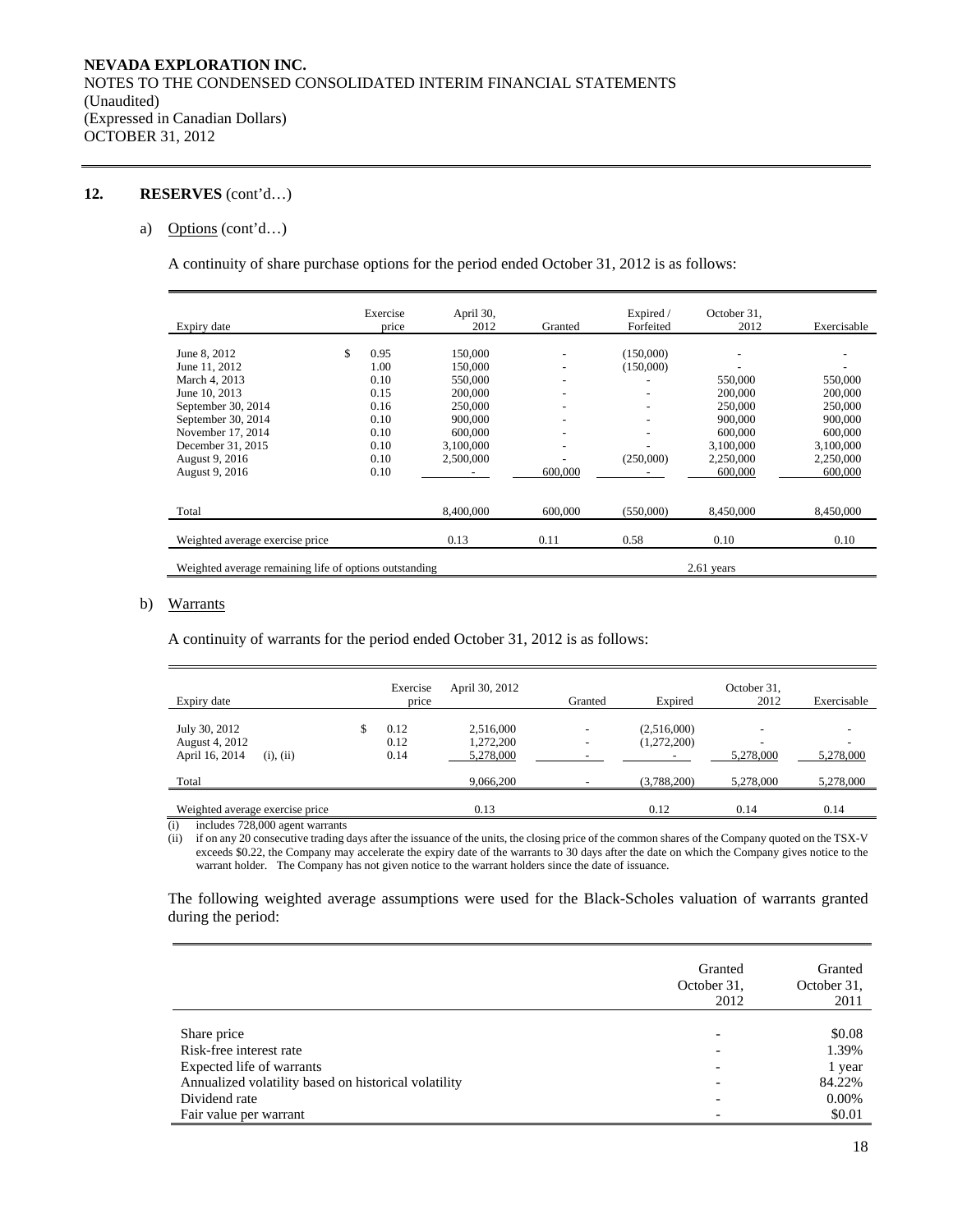## **13. SUPPLEMENTAL DISCLOSURE WITH RESPECT TO CASH FLOWS**

The Company had the following significant non-cash transactions:

During the period ended October 31, 2012, the Company:

- i) incurred equipment costs of \$17,782 included in accounts payable and accrued liabilities.
- ii) issued 200,000 shares with a fair value of \$20,000 for debt.
- iii) issued 50,049 shares with a fair market value of \$5,455 as part of the annual payment due under a mineral lease
- The Company did not have any significant non-cash transactions during the period ended October 31, 2011.

## **14. COMMITMENTS**

The Company has the following commitments:

- a) The Company has entered into a lease agreement for premises expiring on November 30, 2012. The future minimum non-cancellable lease payments under the operating lease are \$8,000 (US\$8,000). The lease was extended subsequent to the period ended October 31, 2012 (Note 19).
- b) The Company has various commitments relating to its exploration and evaluation assets as disclosed in Note 7.

## **15. SEGMENTED INFORMATION**

The Company operates in one industry segment, being the acquisition, exploration and development of resource properties. Geographic information is as follows:

|                                                                    | October 31,<br>2012        |    | April 30,<br>2012    |
|--------------------------------------------------------------------|----------------------------|----|----------------------|
| Non-current assets:<br><b>United States</b>                        |                            |    |                      |
| Equipment<br>Exploration and evaluation assets                     | \$<br>136,549<br>6,361,727 | -S | 162,440<br>6,002,903 |
|                                                                    | \$<br>6,498,276            | S  | 6,165,343            |
| Project management and consulting revenue:<br><b>United States</b> | 123,607                    | S  | 543,535              |

# **16. LOANS RECEIVABLE**

Loans receivable at October 31, 2012 consists of \$9,384 (April 30, 2012 - \$9,052) receivable from a former employee of the Company. The unsecured loan is due on demand and bears interest at 5% per annum.